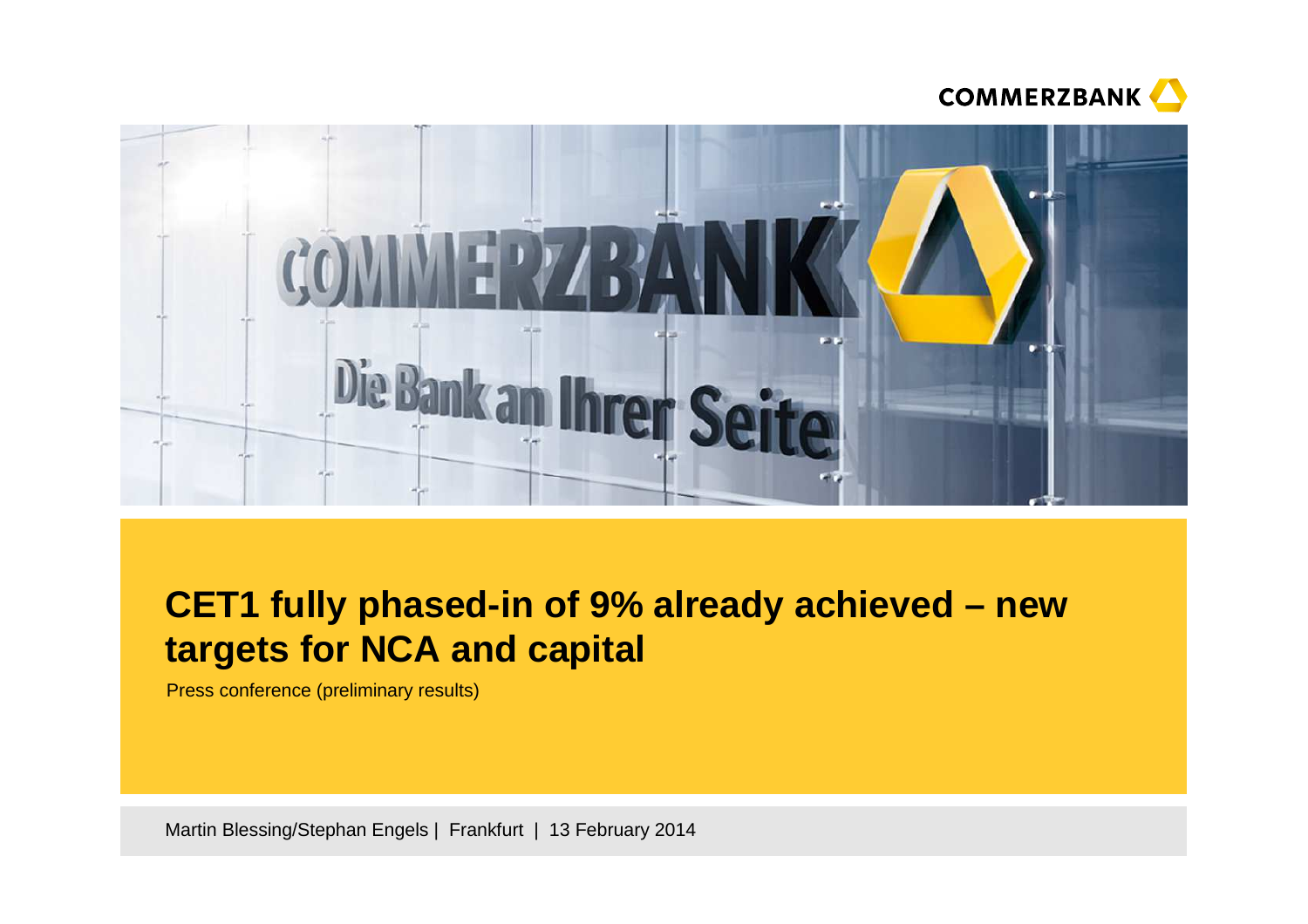

## **Agenda**

| T. | <b>Overview</b> |
|----|-----------------|
|    |                 |

- 2.Financial Figures
- 3.**Segments**
- 4.Capital
- 5.Update Strategic Agenda and Outlook
- 6. Appendix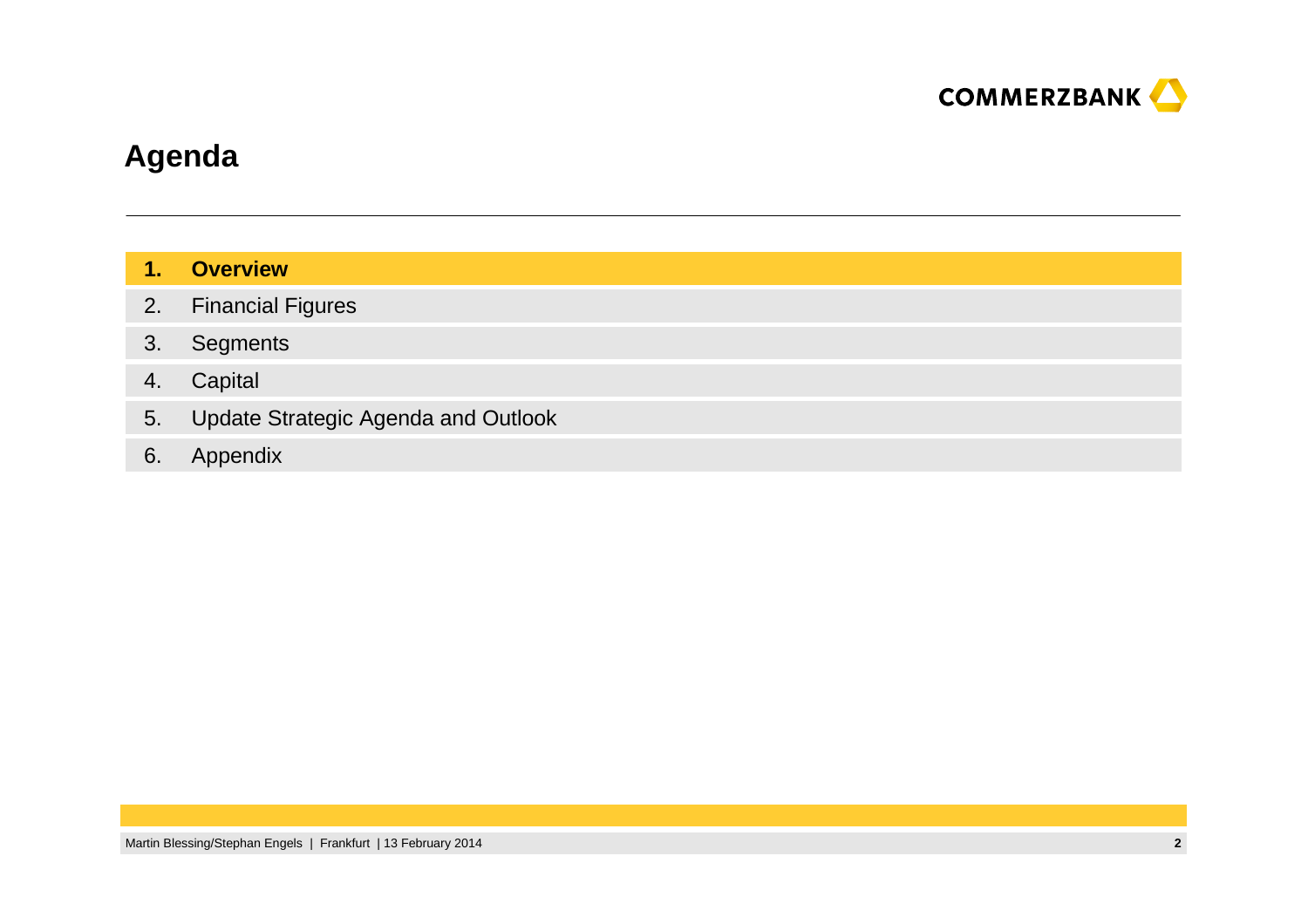

## **2013 overview**

| Solid operating profit in the Group of $E$ 725m,<br>Core Bank: €1.8bn; operational return on<br>equity of 9.5% in the Core Bank                         | Silent participations of the German state and<br>Allianz repaid in full                                          |
|---------------------------------------------------------------------------------------------------------------------------------------------------------|------------------------------------------------------------------------------------------------------------------|
| Investment in growth initiatives started and at<br>the same time costs lowered to $\epsilon$ 6.8bn – job<br>cuts progressing more quickly than expected | CET1 (fully phased-in) increased to 9.0% –<br>target for the end of 2014 already attained                        |
| NCA portfolio reduced while preserving<br>value, by €35bn to €116bn – target for the<br>year significantly over-achieved                                | Core Bank: customer base increased -<br><b>Restructuring of Private Customers segment</b><br>faster than planned |
| Stability of the Bank increased through risk<br>reduction and strengthening of capital base                                                             | Net profit increased to $\epsilon$ 78m despite charges<br>of €493m from restructuring expenses                   |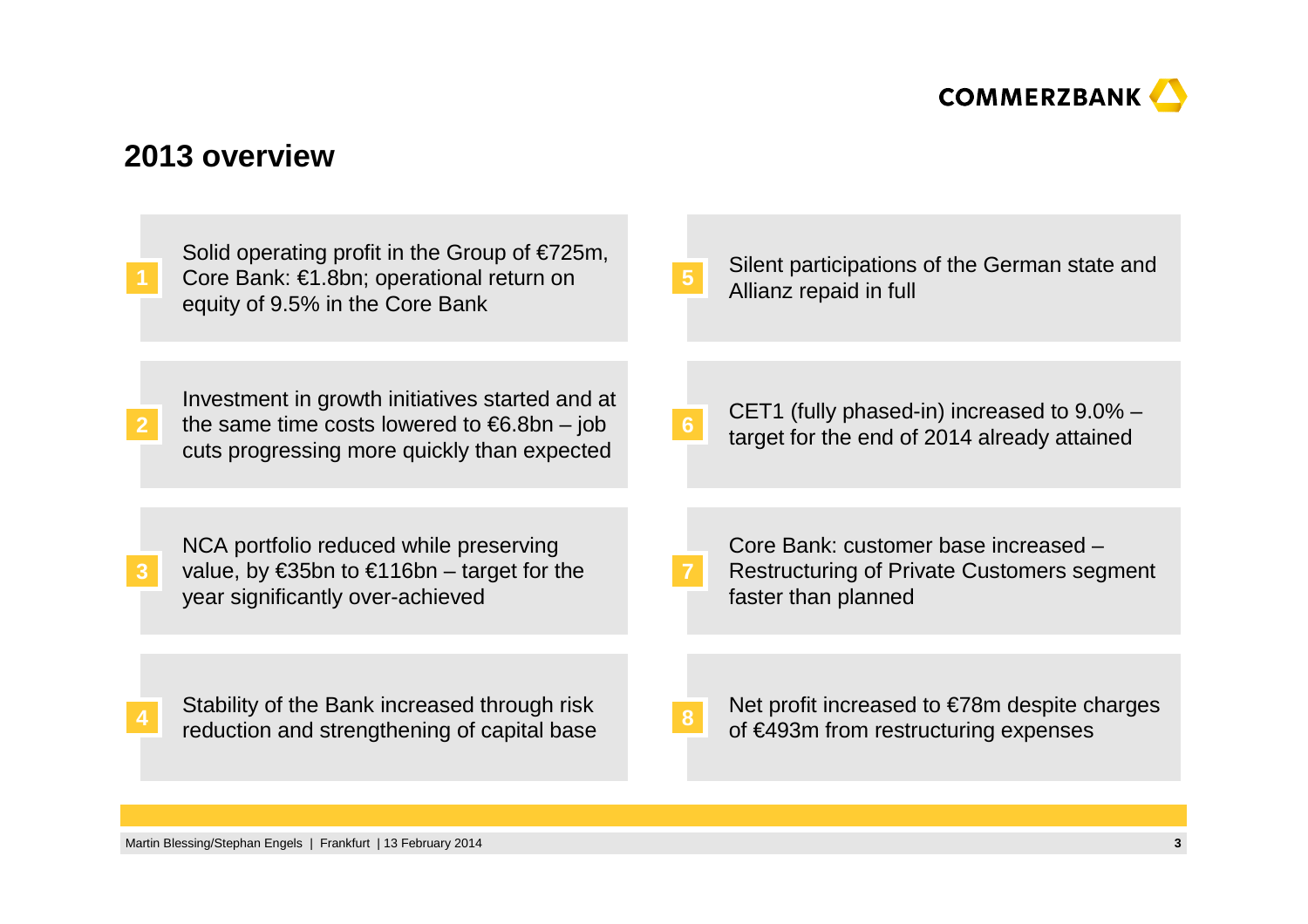

### **2013 Overview**

#### **Private Customers – Successes 2013**

### $\rightarrow$  ~245k net new customers in the course of the year, corresponds to approx. 5,000 per week

- › Net Promoter Score continually higher than 30%
- › New business volume residential mortgage financing at approx.  $\in$ 8bn (+22% y-o-y)
- › First pilot branches opened
- › New custody bank models successfully launched: ~8,000 PremiumDepots with more than €1.5bn assets since September

#### **Mittelstandsbank – Successes 2013**

### › Credit volume with German Mittelstandclients increased by 6%

- › Position consolidated as one of the leading banks for the processing of export business in the euro zone
- › International network expanded: Opening of five new sites in Switzerland started
- › Customer satisfaction further increased, honoured as best Mittelstandsbank (performance, customer-centricity, credibility, know-how)1)

1)Deutsches Instituts für Service-Qualität (DISQ).

Martin Blessing/Stephan Engels | Frankfurt | 13 February 2014**<sup>4</sup>**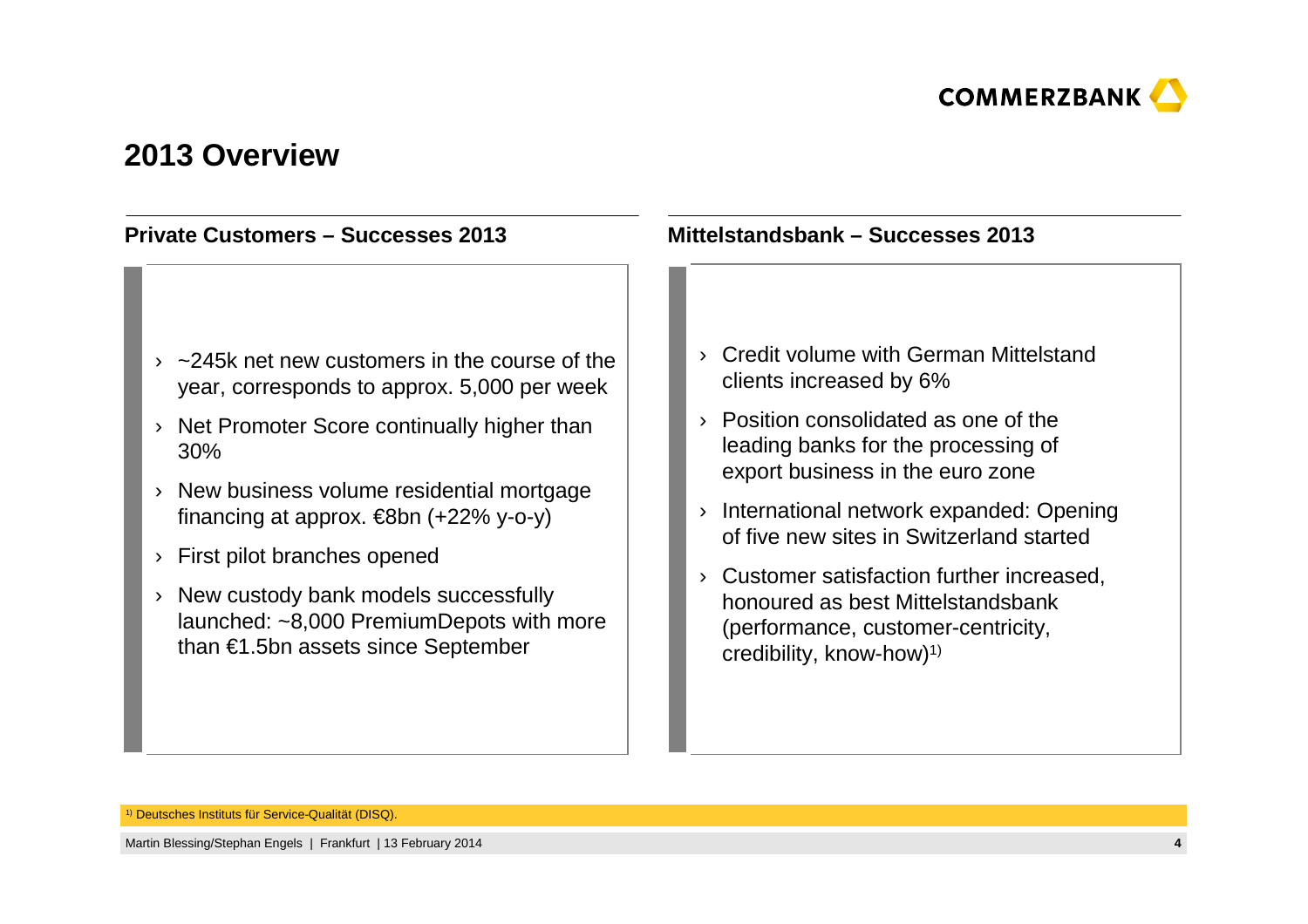

### **2013 Overview**

### › Ongoing strong customer growth: Increase to 4.4 million as of the end of 2013 › Implementation of one-bank strategy "mBank" successfully launched› Launch of innovative, mobile banking platform and rebranding as mBank› mBank honoured as world's best online bank and best mobile bank1) › Best year since 2010 on significantly reduced capital base› Launch of "TradeCycle", the integrated platform for OTC derivatives trading› Expanded funding and hedging offering into further currencies, yield and asset classes› One of the leading banks in Europe in the placement of hybrid bonds**Corporates & Markets – Successes 2013 Central & Eastern Europe – Successes 2013**

1) Global Efma competition "Distribution and Marketing Innovation Awards". mBank outpaced 158 banks from 54 countries on five continents.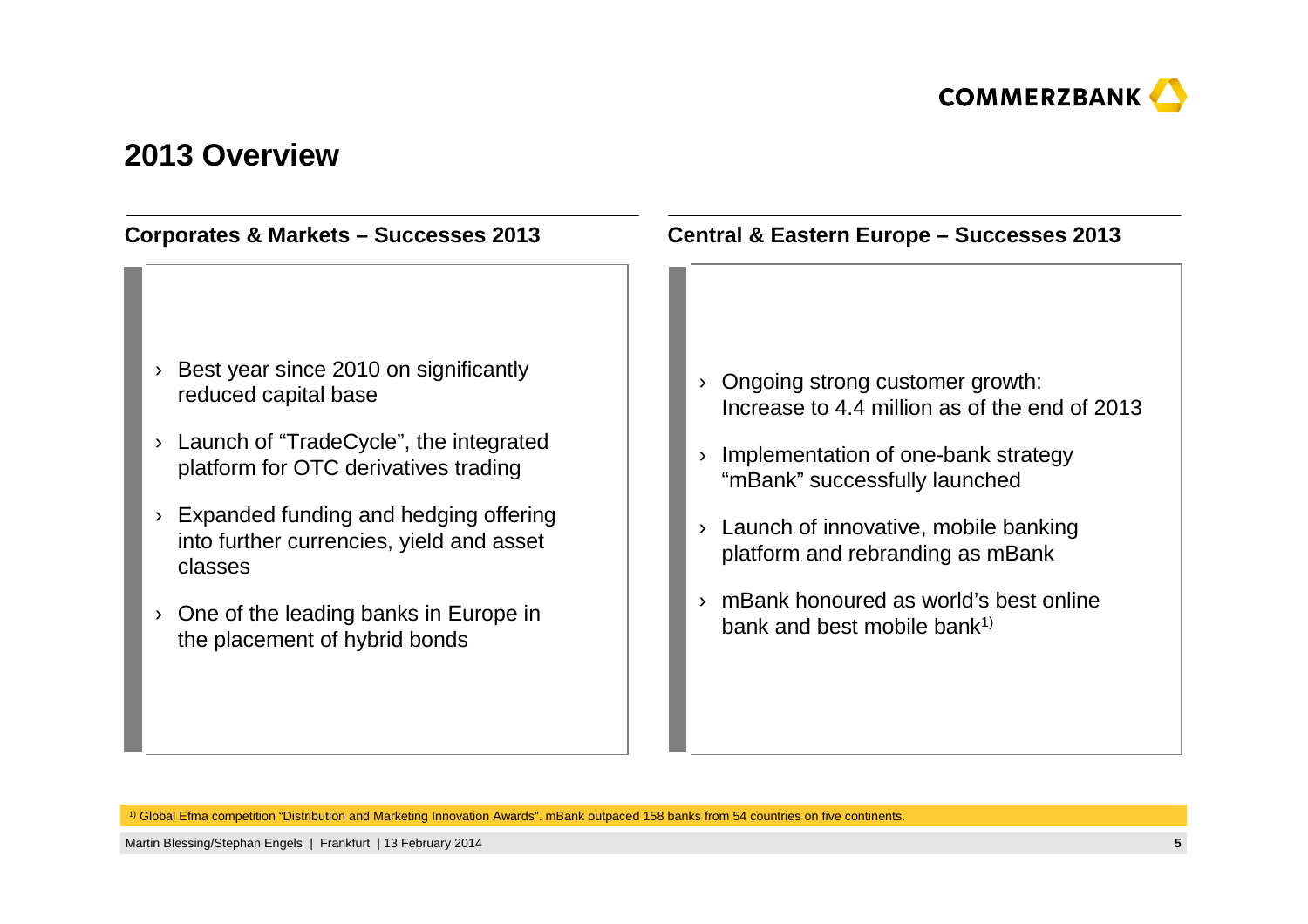

## **Agenda**

- 1.**Overview**
- **2.Financial Figures**
- 3.**Segments**
- 4.Capital
- 5.Update Strategic Agenda and Outlook
- 6. Appendix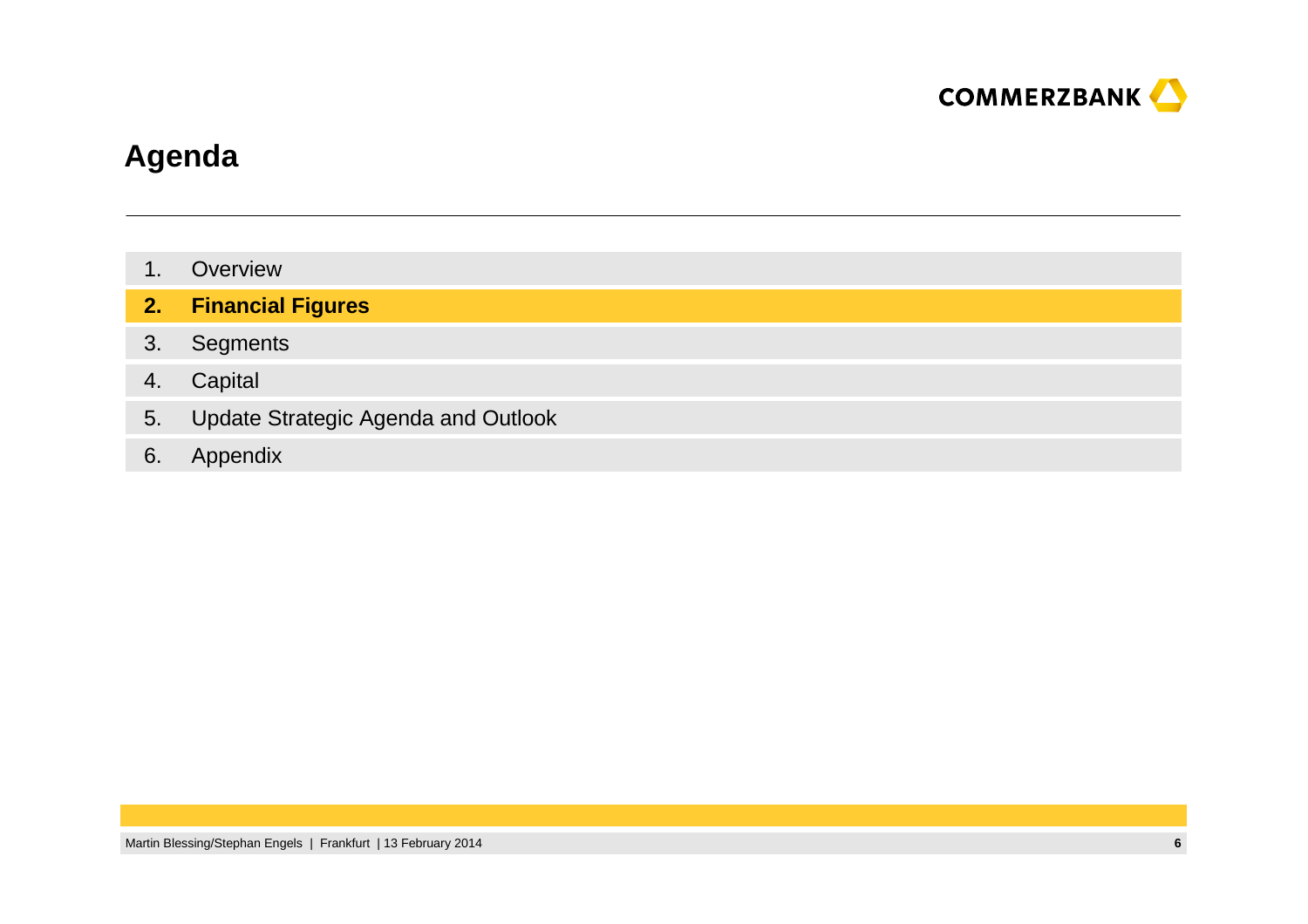

# **Group net result better than previous year despite burden ofrestructuring charges**



#### **FY 2013 vs. FY 2012**

- **▲** In a challenging low interest-rate environment revenues in core segments nearly stable (excl. OCS/Net CVA/DVA), but decrease in Others and Consolidation due to lower Treasury income, one-off gain in net investment income in 2012 and provisions on Trust Preferred Securities
- **►** Expected higher LLP as normalisation in Core Bank overcompensated reduced provisioning needs in NCA-CRE
- **▲** Investments funded by ongoing progress in cost efficiency headcount reduction faster than expected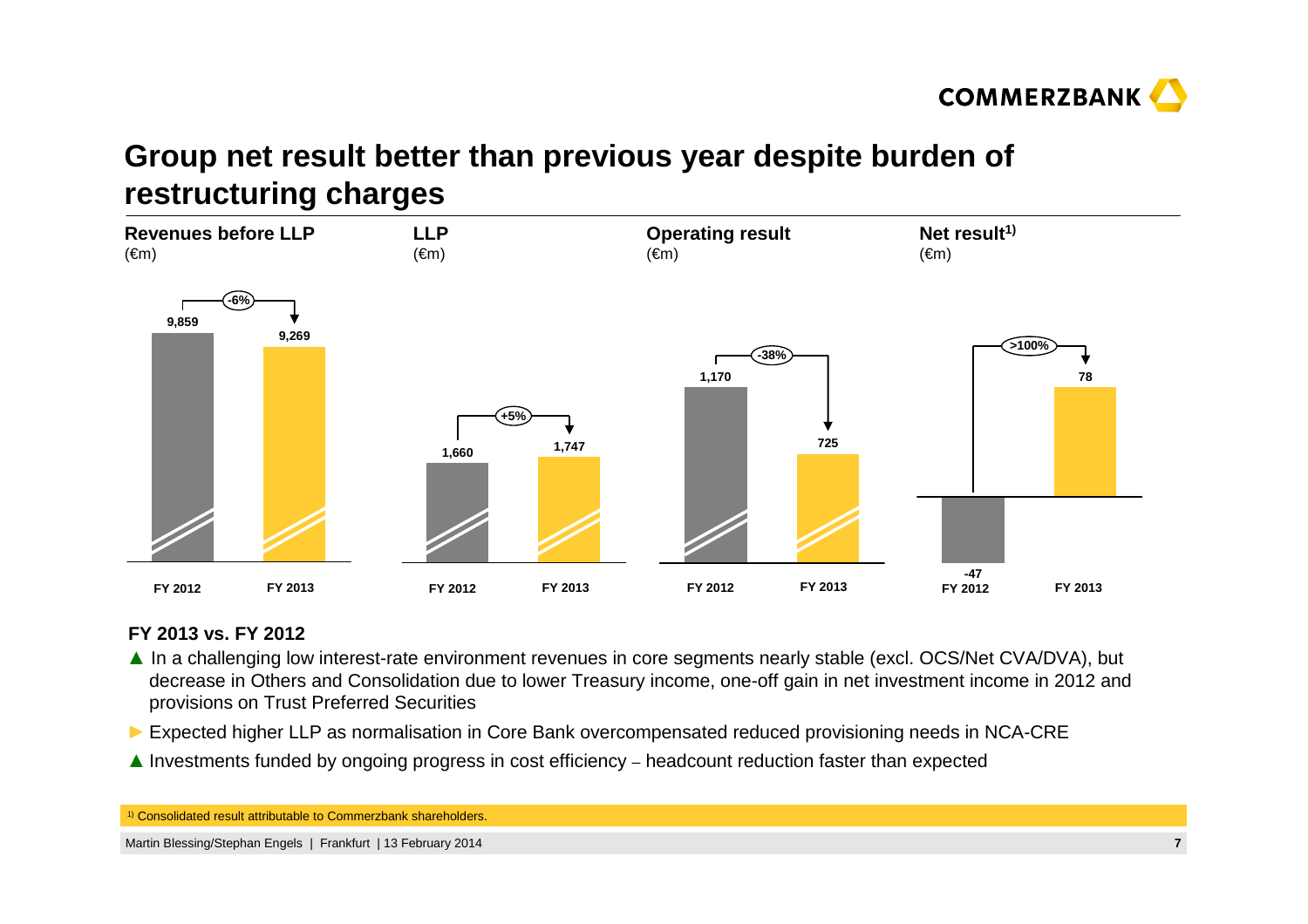

# **Continued strong cost management – costs did not exceed €7.0bn including investments on successful strategic realignment**



#### **FY 2013 vs. FY 2012**

- **▲** Total expenses down by 3% y-o-y to €6.8bn cost reduction more than 30% since 2007
- **▲** Lower personnel expenses from faster FTE run-down
- ▲ General price increases, regulatory costs and investments could be compensated by ongoing efficiency measures **A**<br>
and the cost of the cost of the cost of the cost of the cost of the cost of the cost of the cost of the
- ► Costs in 2014 expected to be above 2013 level, but will not exceed €7.0bn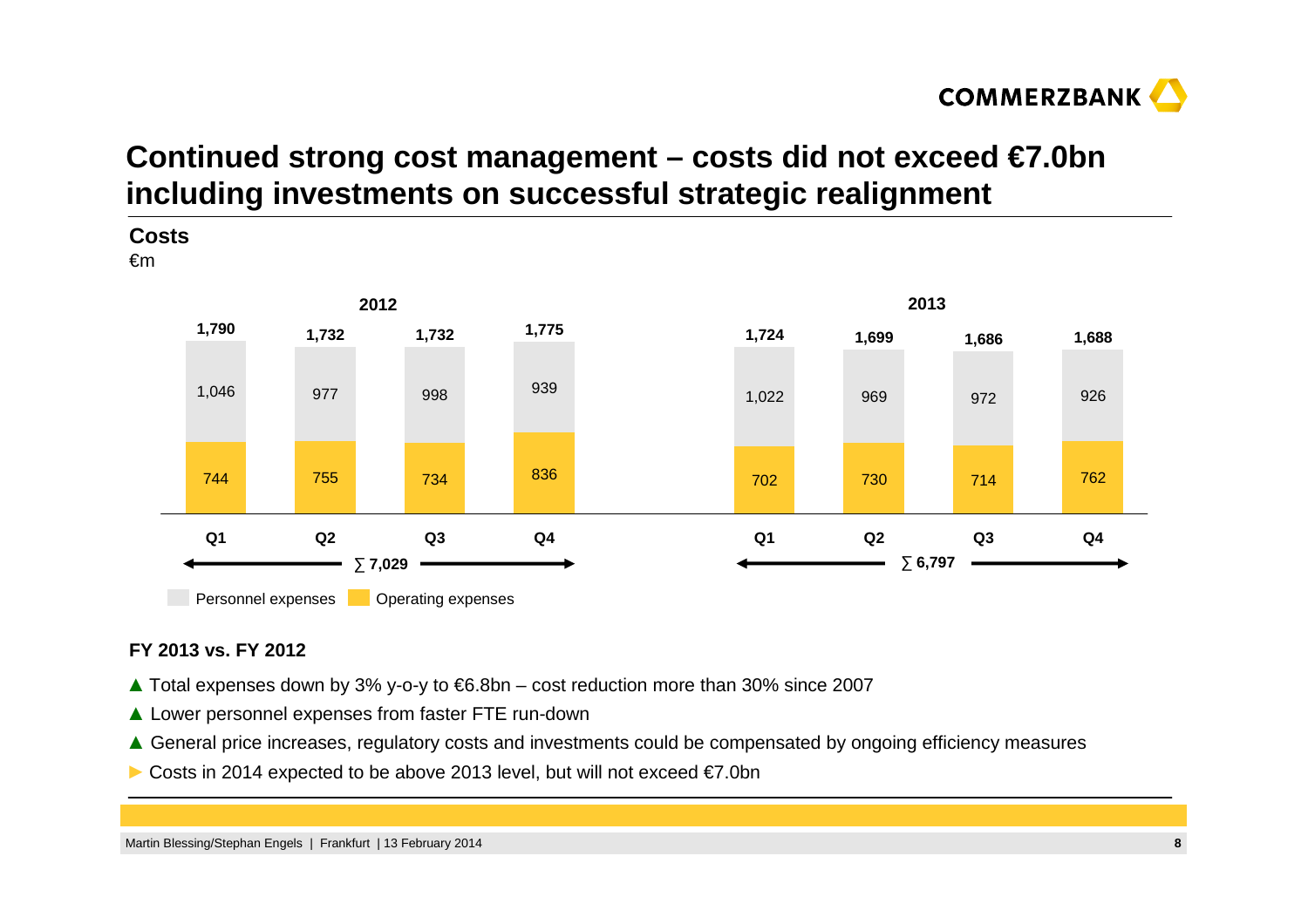

# **As expected moderate increase in LLP – normalised risk provisioning trend in Core Bank, NCA benefits from lower LLP in CRE**

#### **Provisions for loan losses** €m



#### **FY 2013 vs. FY 2012**

- **▲** Ongoing good portfolio quality in Core Bank, but as expected normalisation in LLP in Core Bank as releases have ceased, especially in MSB especially in MSB
- ▲ In line with run-down, decreasing trend in NCA-CRE<br>▶ 4.2012 positively offected by releases in C8M
- ► Q4 2013 positively affected by releases in C&M
- **▲** LLP in 2014 expected to be below 2013 level LLP in Shipping expected to remain unchanged

1) Incl. €134m LLP due to sale of UK CRE-portfolio. 2) Incl. Others & Consolidations. 3) Incl. PRU LLP (Q1 2012: € -16m; Q2 2012: € +13m).

Martin Blessing/Stephan Engels | Frankfurt | 13 February 2014**<sup>9</sup>**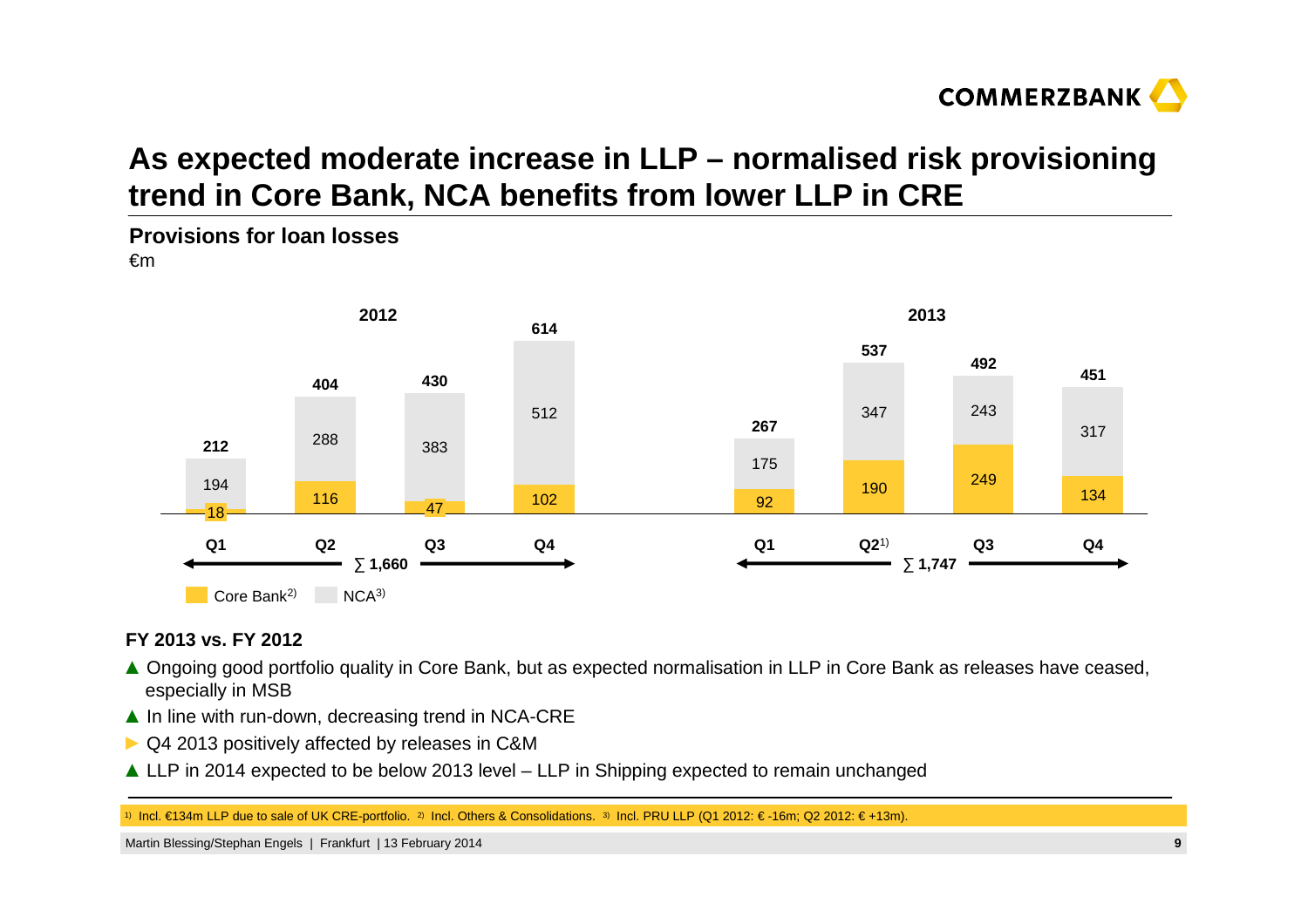

## **Agenda**

- 1.**Overview**
- 2.Financial Figures

#### **3.Segments**

- 4.**Capital**
- 5.Update Strategic Agenda and Outlook
- 6. Appendix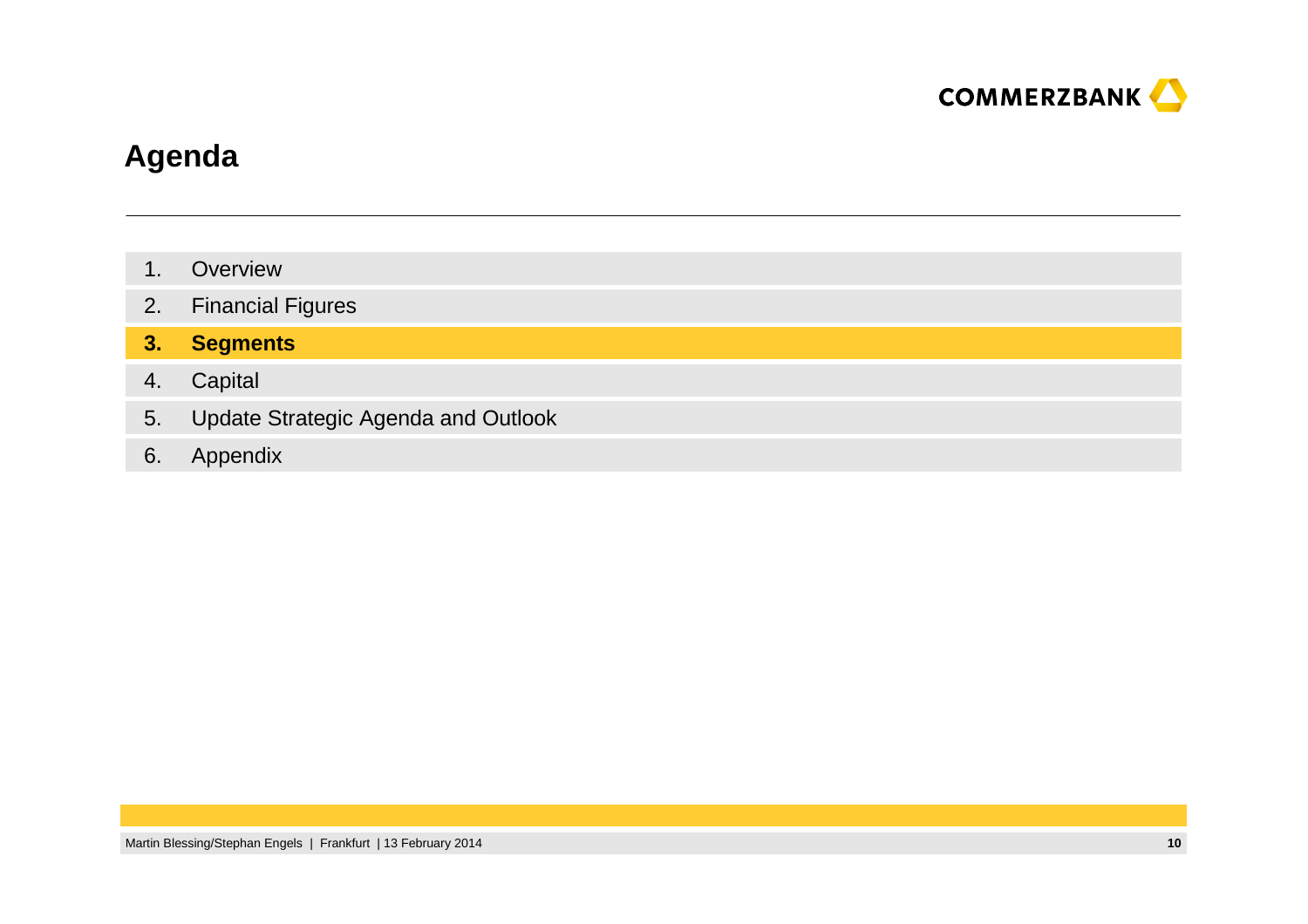

### **Core Bank segments in 2013 – Private Customers**



#### **FY 2013 vs. FY 2012**

- **▲** Positive trend with operating profit thanks to new business strategy
- **▲** Stable revenues despite ongoing low interest-rate environment
- **▲** Operating expenses continue to be stable ongoing investments in the brand, products and services will be financed<br>through continued cost discipline through continued cost discipline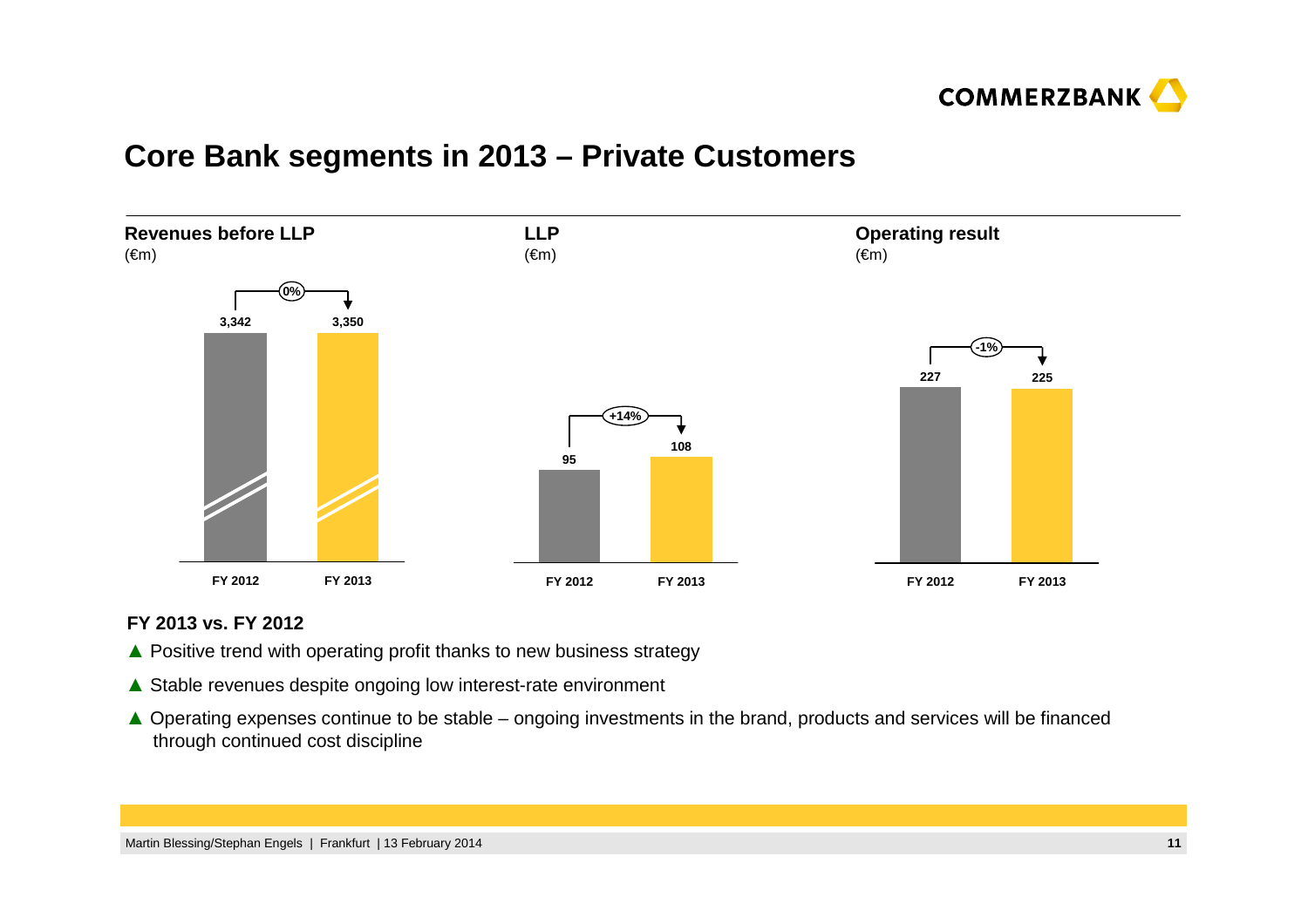

### **Core Bank segments in 2013 – Mittelstandsbank**



#### **FY 2013 vs. FY 2012**

**▲** Almost stable revenues achieved despite ongoing low interest-rate environment

► Lower operating profit mainly due to normalised LLPs – pressure on deposit revenues could partly be compensated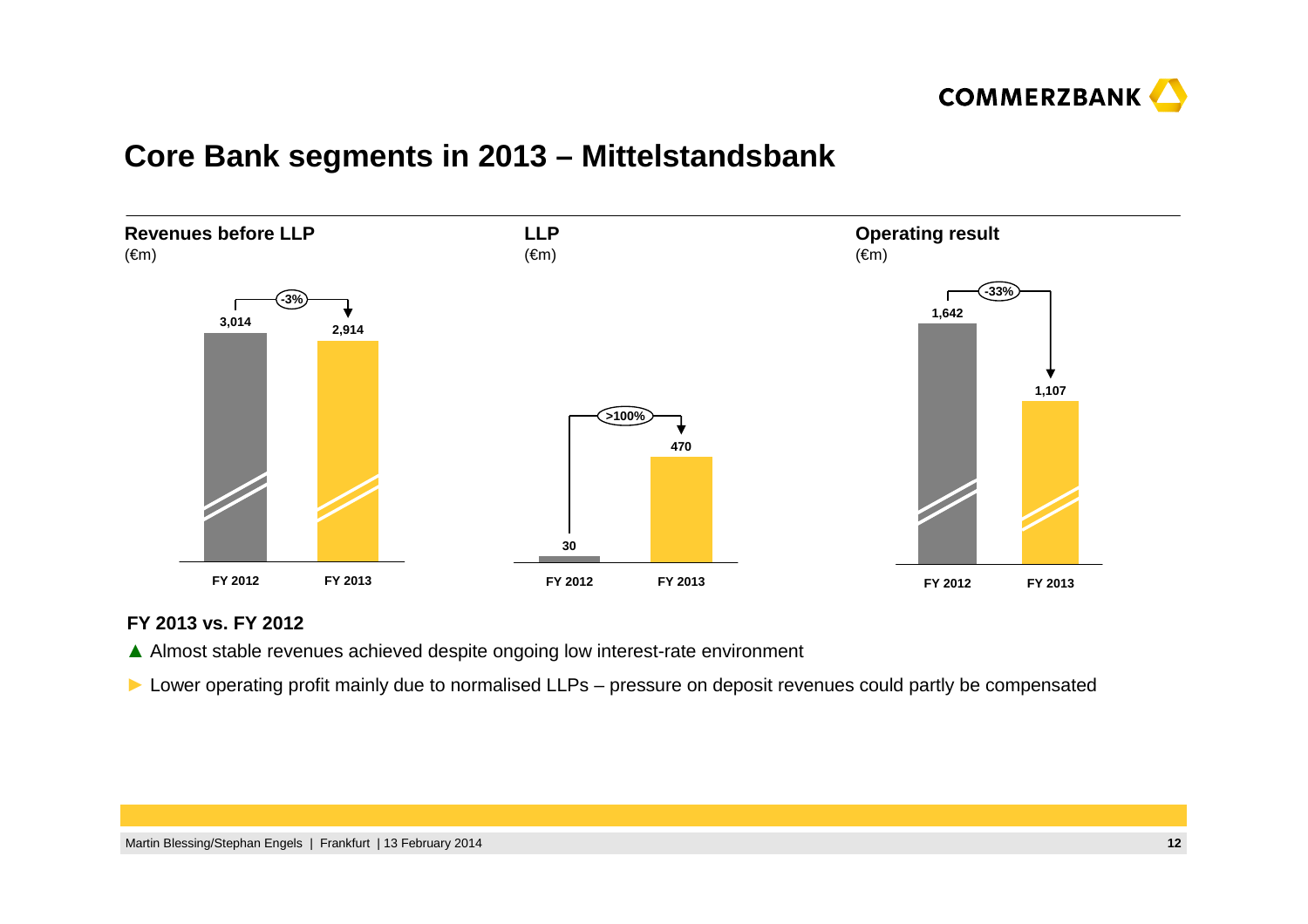

### **Core Bank segments in 2013 – Central & Eastern Europe**



#### **FY 2013 vs. FY 2012**

- ▲ Continued strong client growth, amongst others, attracted by new banking platform
- ▲ Operating profit increased year-on-year despite positive special effects in revenues in 2012 from sale of PSB shares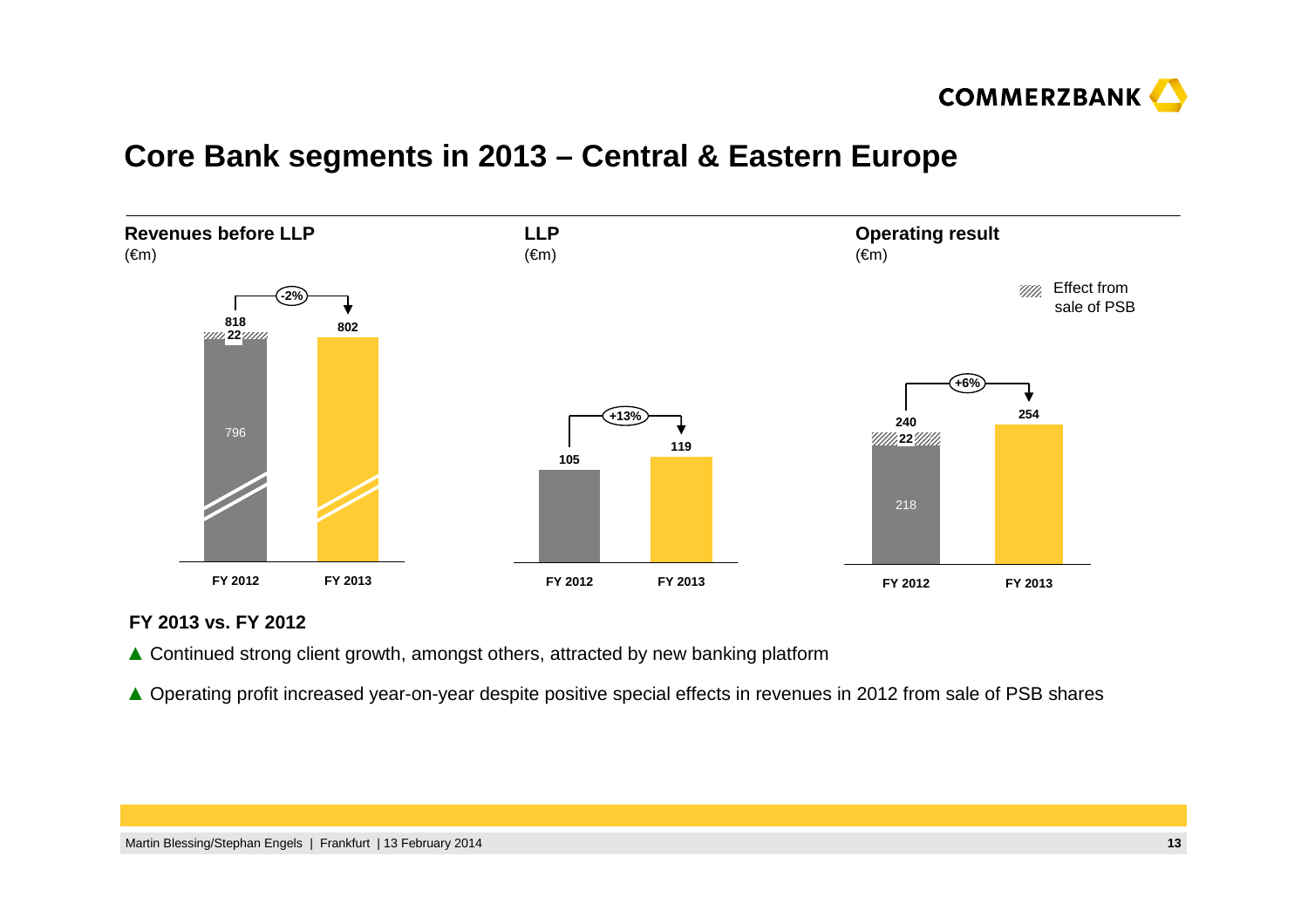

### **Core Bank segments in 2013 – Corporates & Markets**



#### **FY 2013 vs. FY 2012**

▲ Best full year result since 2010

► Sound operating performance, particularly in Corporate Finance and Equity Markets & Commodities, but also LLP<br>releases and CVA releases from close out of SCL (former PRLL positions) lead to a strong O4 2013 result releases and CVA releases from close out of SCL (former PRU positions) lead to a strong Q4 2013 result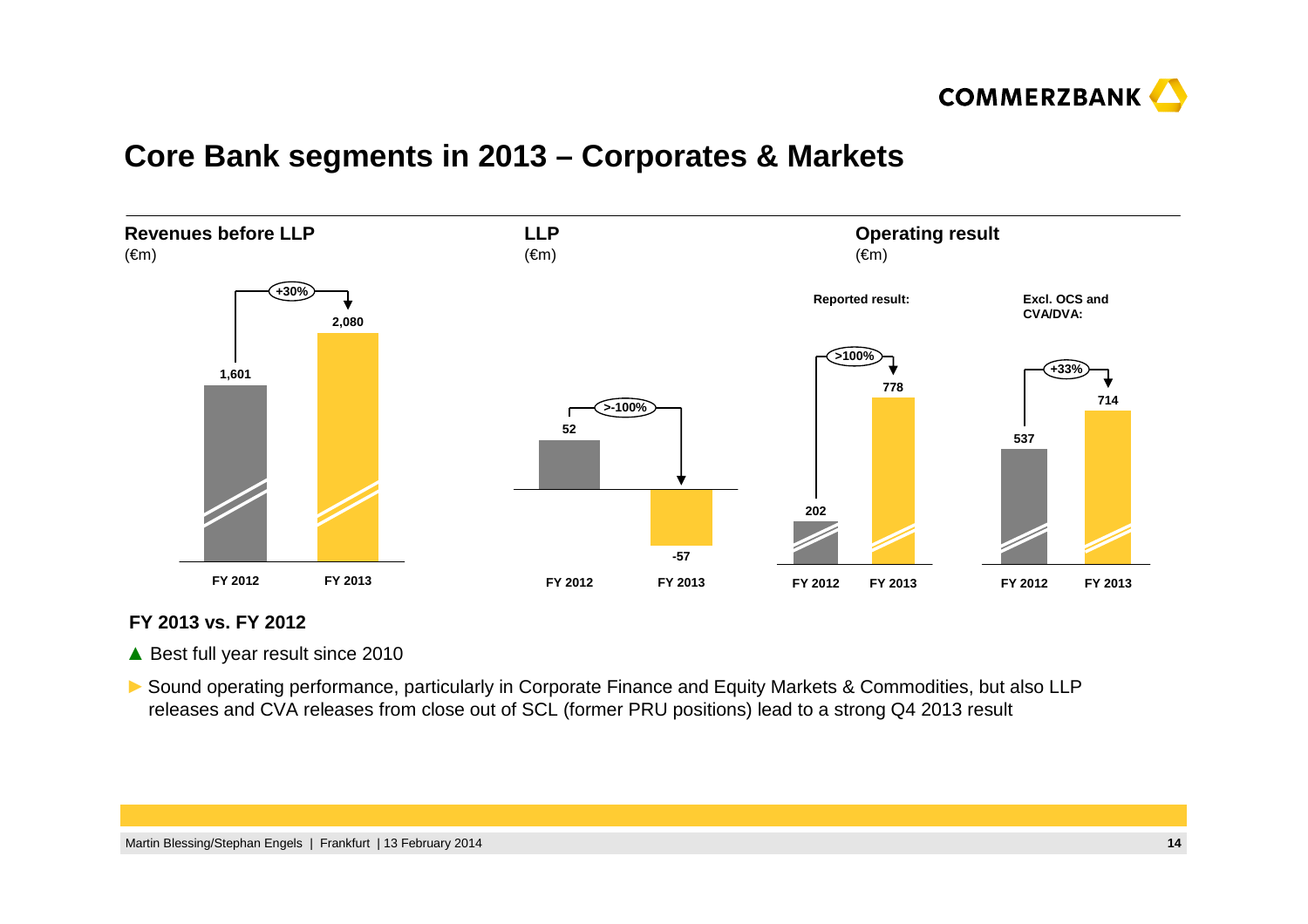

# **NCA: again sizable asset reduction across all divisions –Ship Finance1) run-down target 2016 already achieved**



**EaD incl. NPL volume**







€m



#### **FY 2013 vs. FY 2012**

- Run-down of entire portfolio by €35bn to €116bn target for the year surpassed
- Sizable asset reduction in all NCA divisions year-to-date:CRE: 35% (~€19bn); Ship Finance<sup>1)</sup>: 24% (~€4.5bn); PF: 14% (~€11bn)

Note: Numbers may not add up due to rounding. 1) Deutsche Schiffsbank.

Martin Blessing/Stephan Engels | Frankfurt | 13 February 2014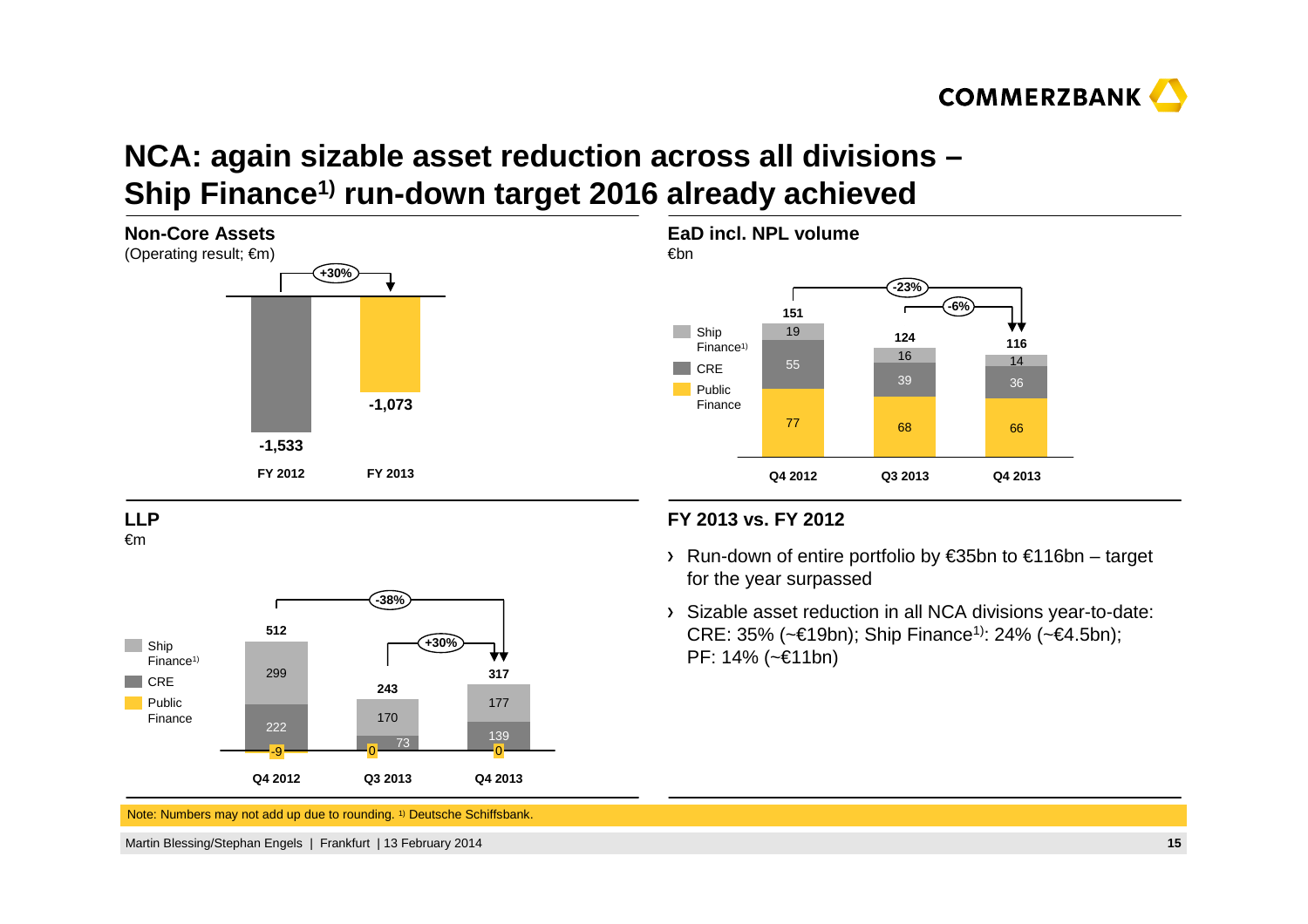

# **Accelerated targets on NCA** –**portfolio expected to be €~75bn in 2016**



#### Note: Numbers may not add up due to rounding. 1) Deutsche Schiffsbank.

Martin Blessing/Stephan Engels | Frankfurt | 13 February 2014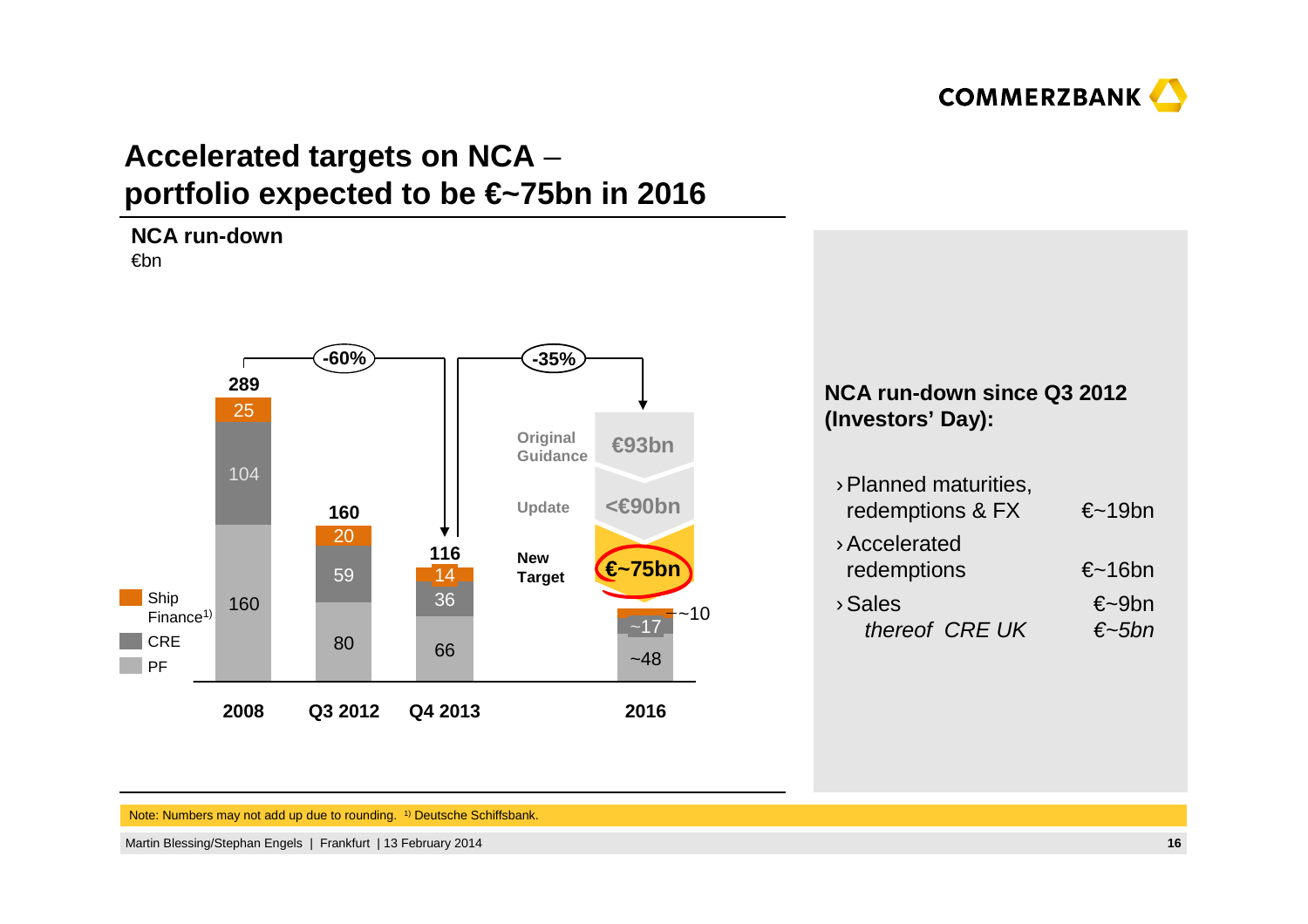

## **Agenda**

- 1.**Overview**
- 2.Financial Figures
- 3.**Segments**

#### **4.Capital**

- 5.Update Strategic Agenda and Outlook
- 6. Appendix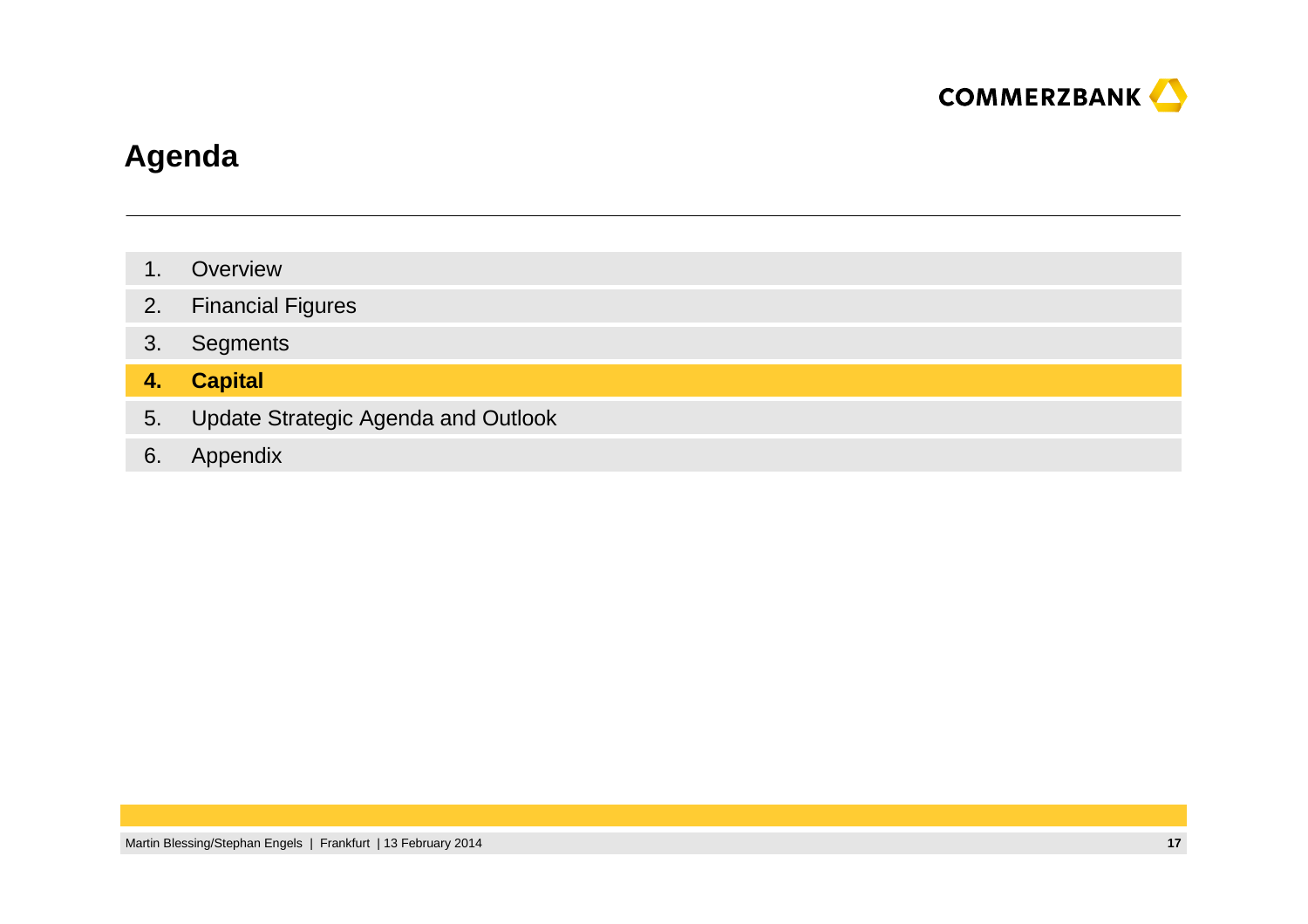

# **Basel 2.5 Core Tier 1 ratio improved to 13.1%** –**total capital ratio of 19.2%**

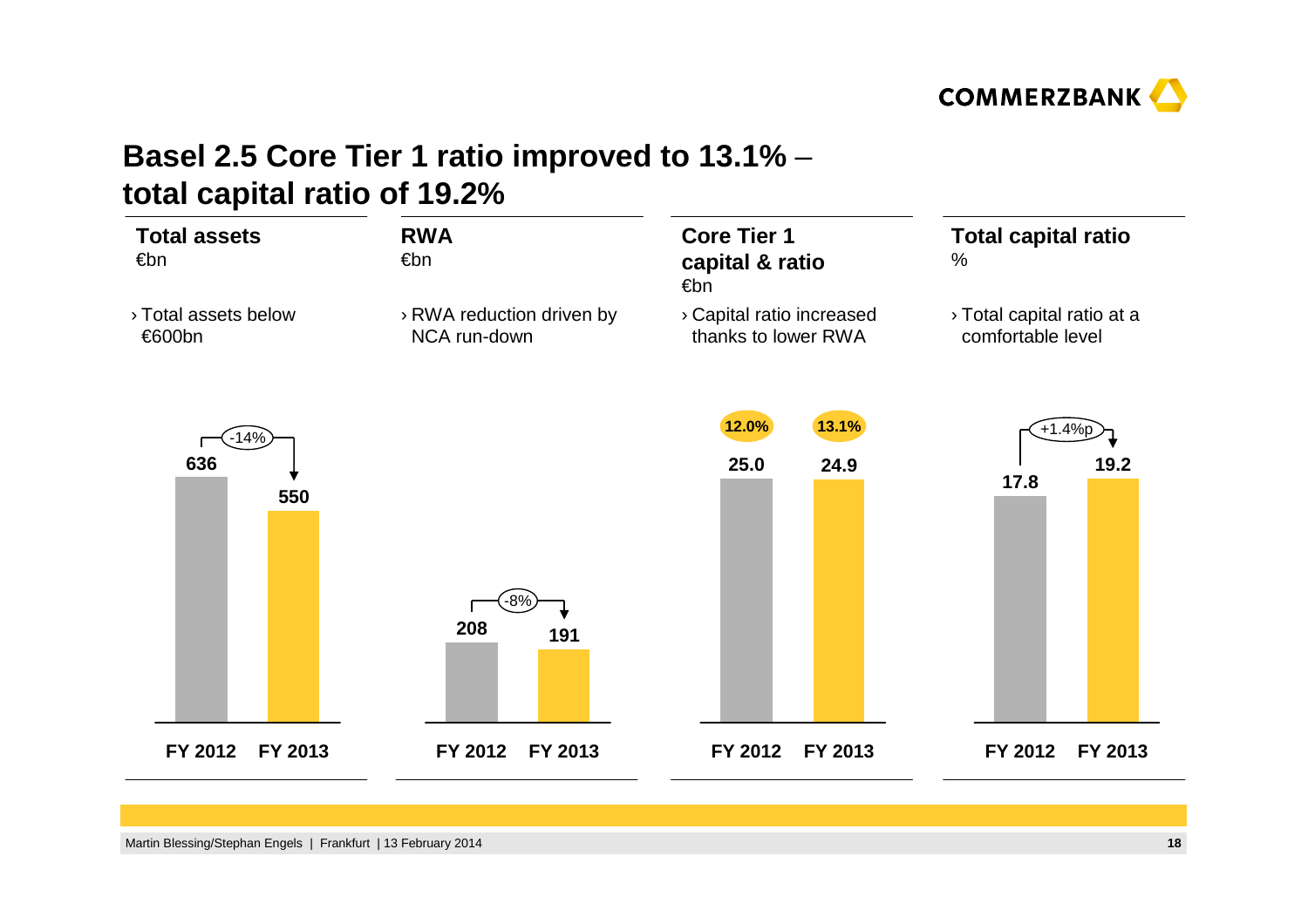

## **9.0% target on CET 1 fully phased-in ratio achieved one year earlier**



Note: Estimated impacts as of Q4 2013, numbers may not add up due to rounding.

Martin Blessing/Stephan Engels | Frankfurt | 13 February 2014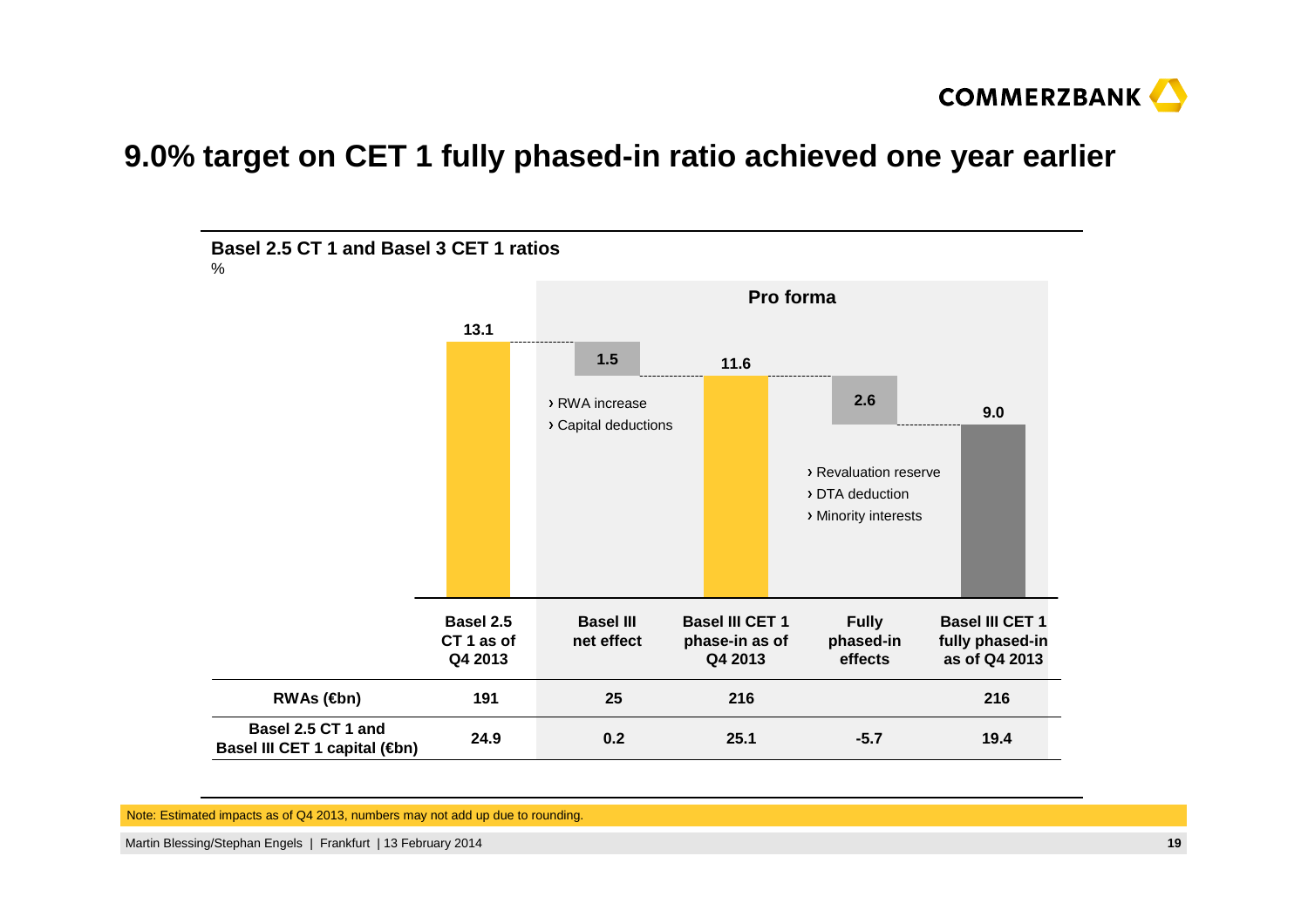

## **CRD4 Leverage ratio of 4.3% under phase-in and 3.3% fully phased-in**

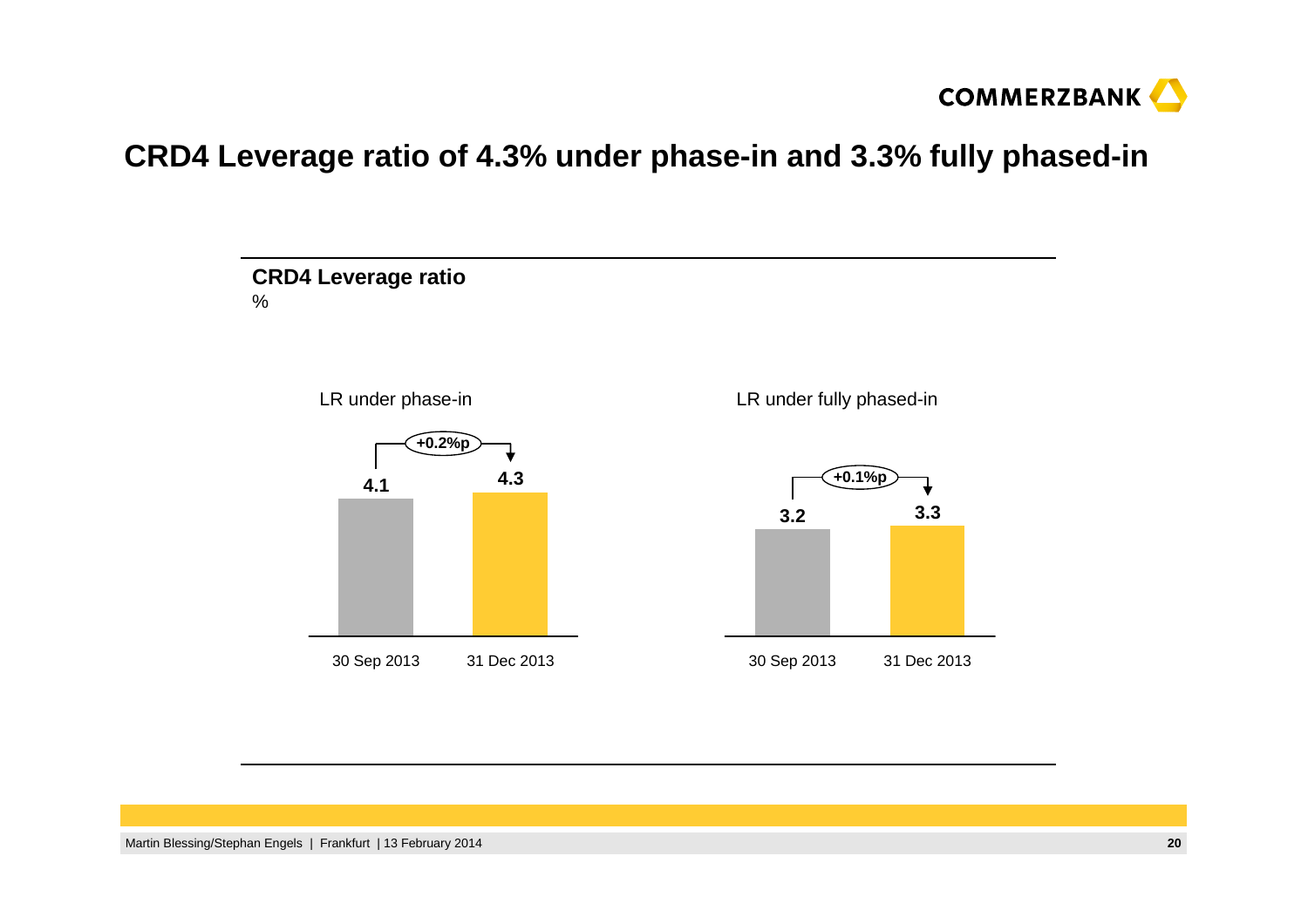

## **Agenda**

- 1.**Overview**
- 2.Financial Figures
- 3.**Segments**
- 4.**Capital**
- **5.Update Strategic Agenda and Outlook**
- 6. Appendix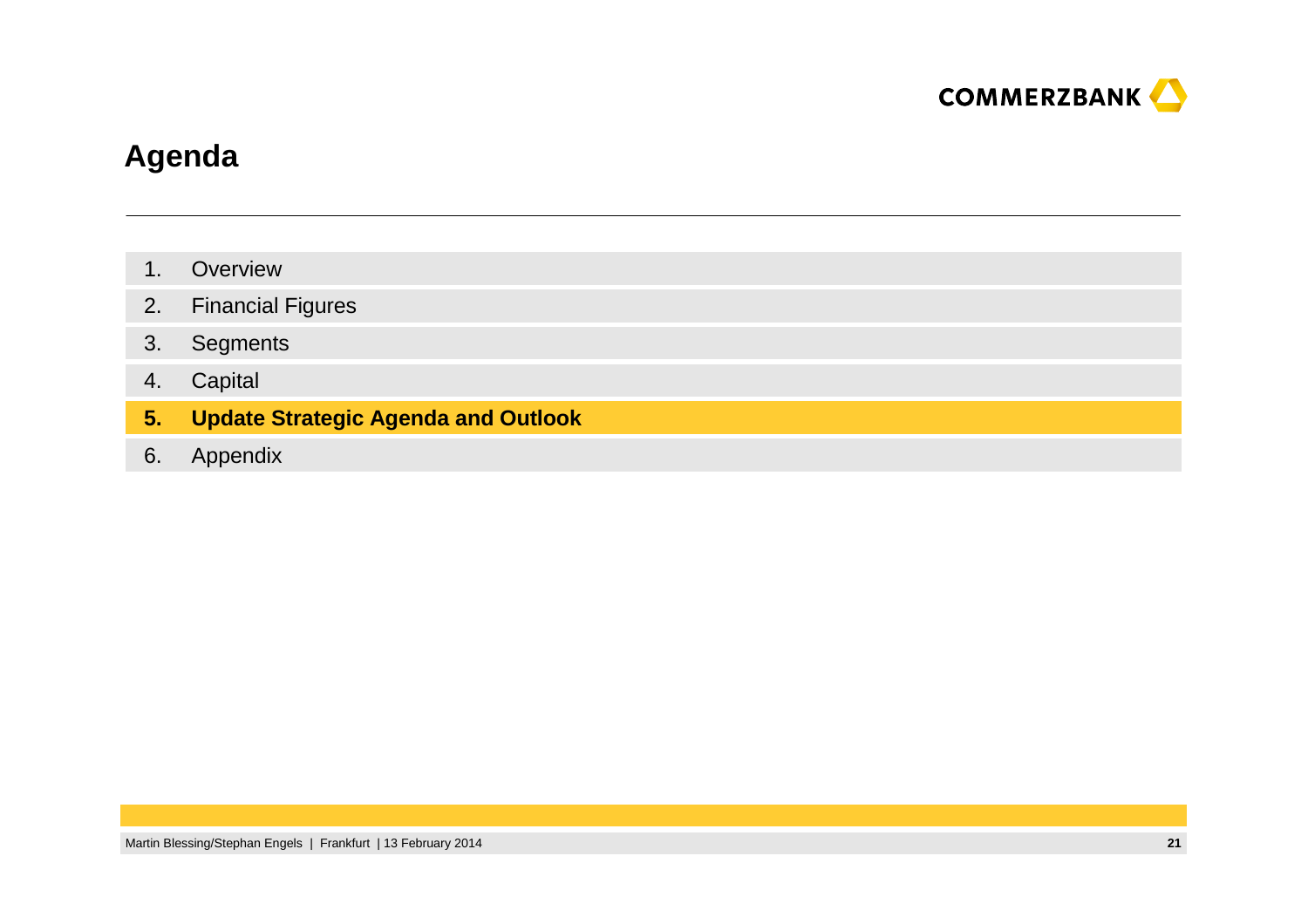

# **Strategic Agenda: Our financial goals for 2016**

| <b>Targets</b>                 | <b>Investors' Day 2012</b> | Targets 2016                   |
|--------------------------------|----------------------------|--------------------------------|
| NCA run-down                   | €93bn                      | <b>NEW</b><br>$\epsilon$ -75bn |
| Basel III CET1 fully phased-in | $>9\%$ (phase-in)          | >10%<br><b>NEW</b>             |
| CIR, Core Bank                 | $~160\%$                   | $~160\%$                       |
| ROE, Core Bank (after $tax1$ ) | $>10\%$                    | $>10\%$                        |

**Two targets amended upwards after faster implementation of the StrategicAgenda in 2013**

<sup>1)</sup> Based on implicid tax rate

Martin Blessing/Stephan Engels | Frankfurt | 13 February 2014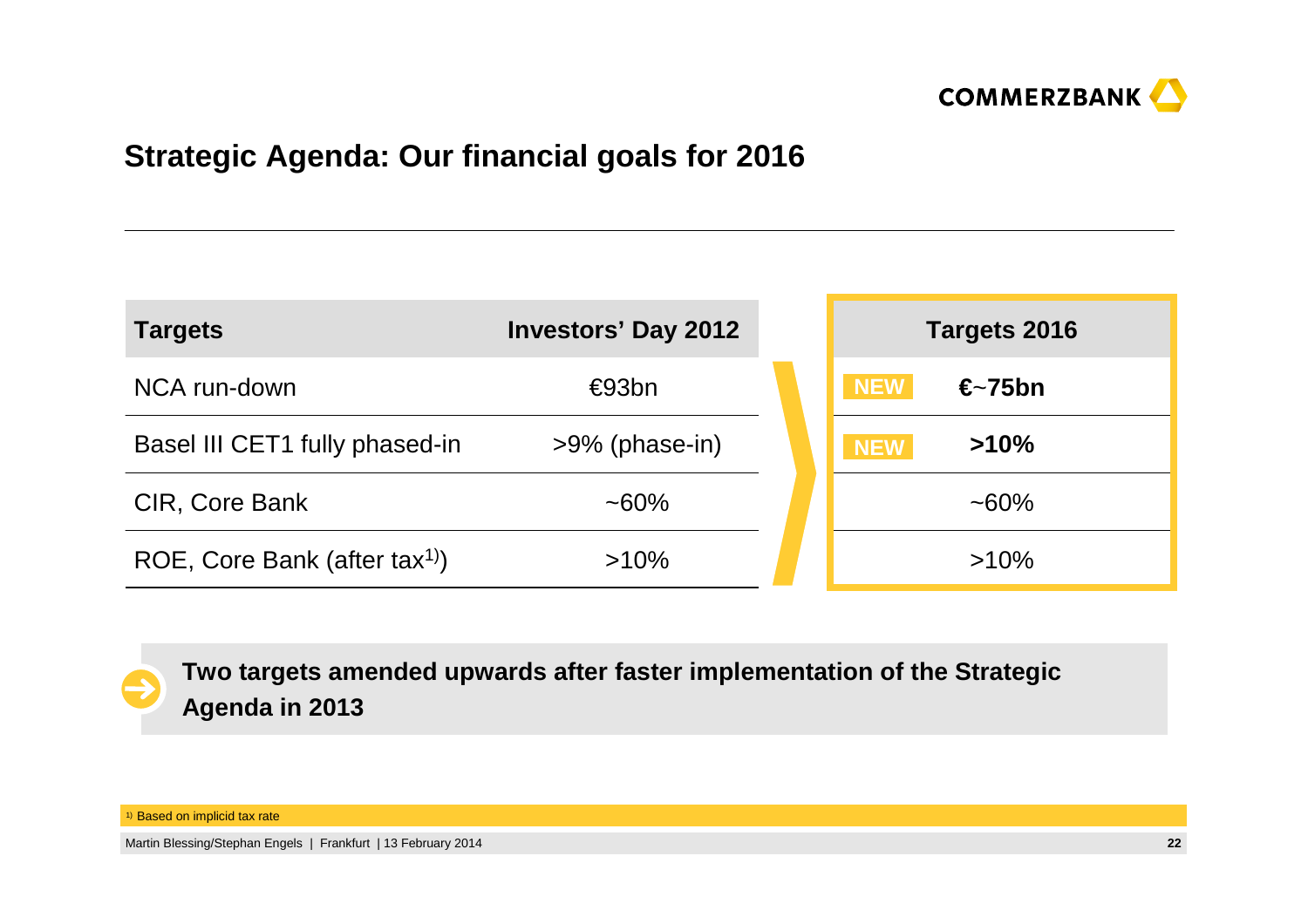

# **Strategic Agenda: Focus 2014**

| <b>Private Customers</b><br>segment           | Acceleration of digital strategy and pilot stage of new branch models to<br>expand multichannel bank<br>Expansion of business customer sector                                                                                                   |
|-----------------------------------------------|-------------------------------------------------------------------------------------------------------------------------------------------------------------------------------------------------------------------------------------------------|
| <b>Mittelstands-</b><br>bank                  | Expansion of international sites, incl. market entry in Brazil, expansion of the<br>international network through cooperations in Asia<br>Modernisation of the entire payments transaction architecture for our clients<br>from the Mittelstand |
| <b>Corporates &amp;</b><br><b>Markets</b>     | Further international development of funding and hedging services and<br>expansion of electronic trading offering<br>Leading partner for German subsidiaries in the USA and Asia                                                                |
| <b>Central &amp; Eastern</b><br><b>Europe</b> | Continuation of the one-bank strategy of "mBank" to bundle business<br>activities<br>Intensification of client focus on Mittelstand                                                                                                             |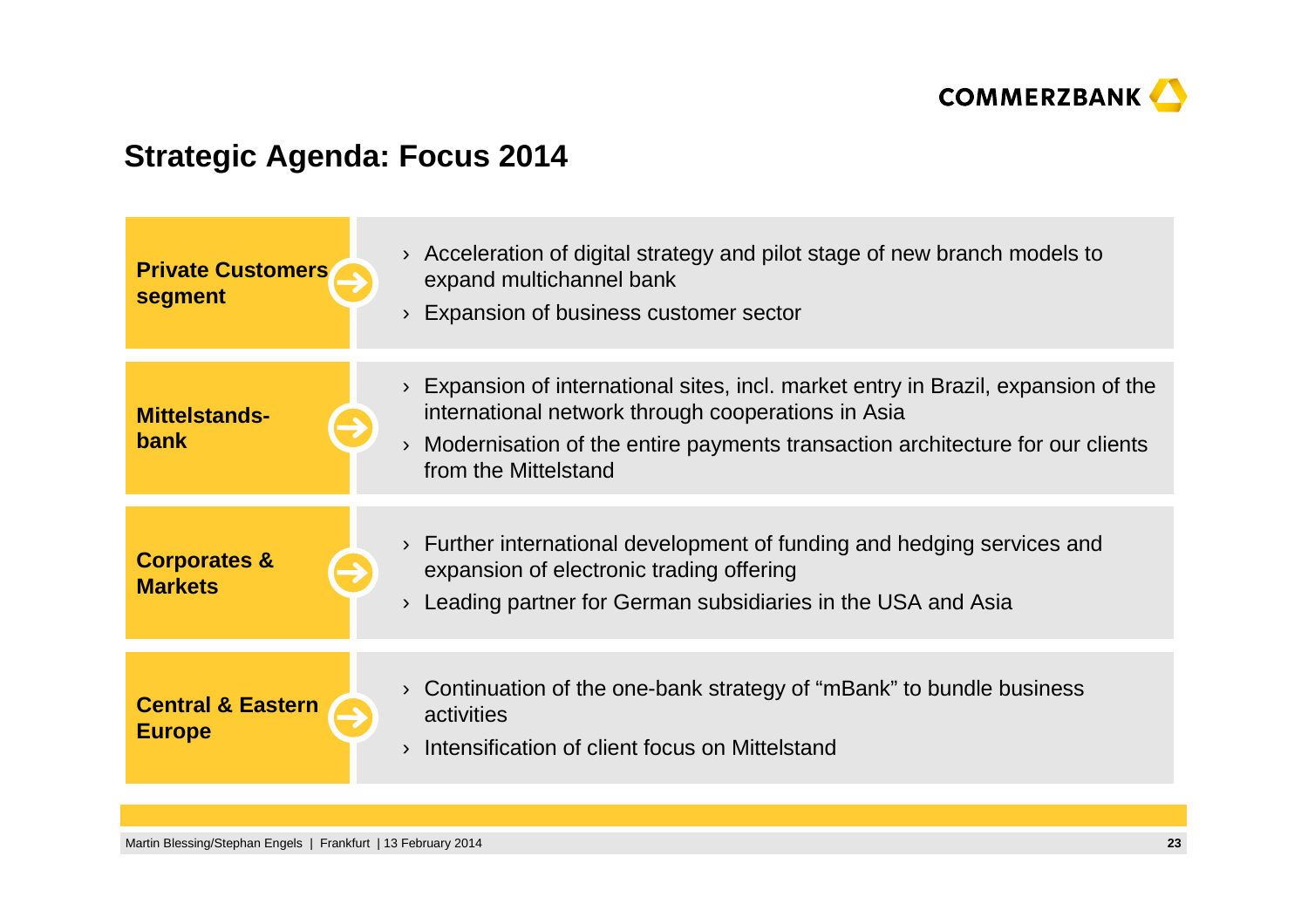

### **Outlook 2014**

We will further grow business volumes in our Core Bank – nevertheless low interest rate environment and subdued corporate investment activity continue to weigh on earnings

We will continue with our strategic initiatives whereby investments are funded by ongoing cost efficiencies – costs in 2014 expected to be above 2013 level, but will not exceed €7.0bn

LLP in 2014 expected to be below 2013 level – LLP in Shipping expected to remain unchanged

We aim to run-down NCA faster than previously projected – new 2016 EaD target of €~75bn provided that favourable conditions continue beyond 2013

CET 1 Basel III fully phased-in planned to be >10% by year-end 2016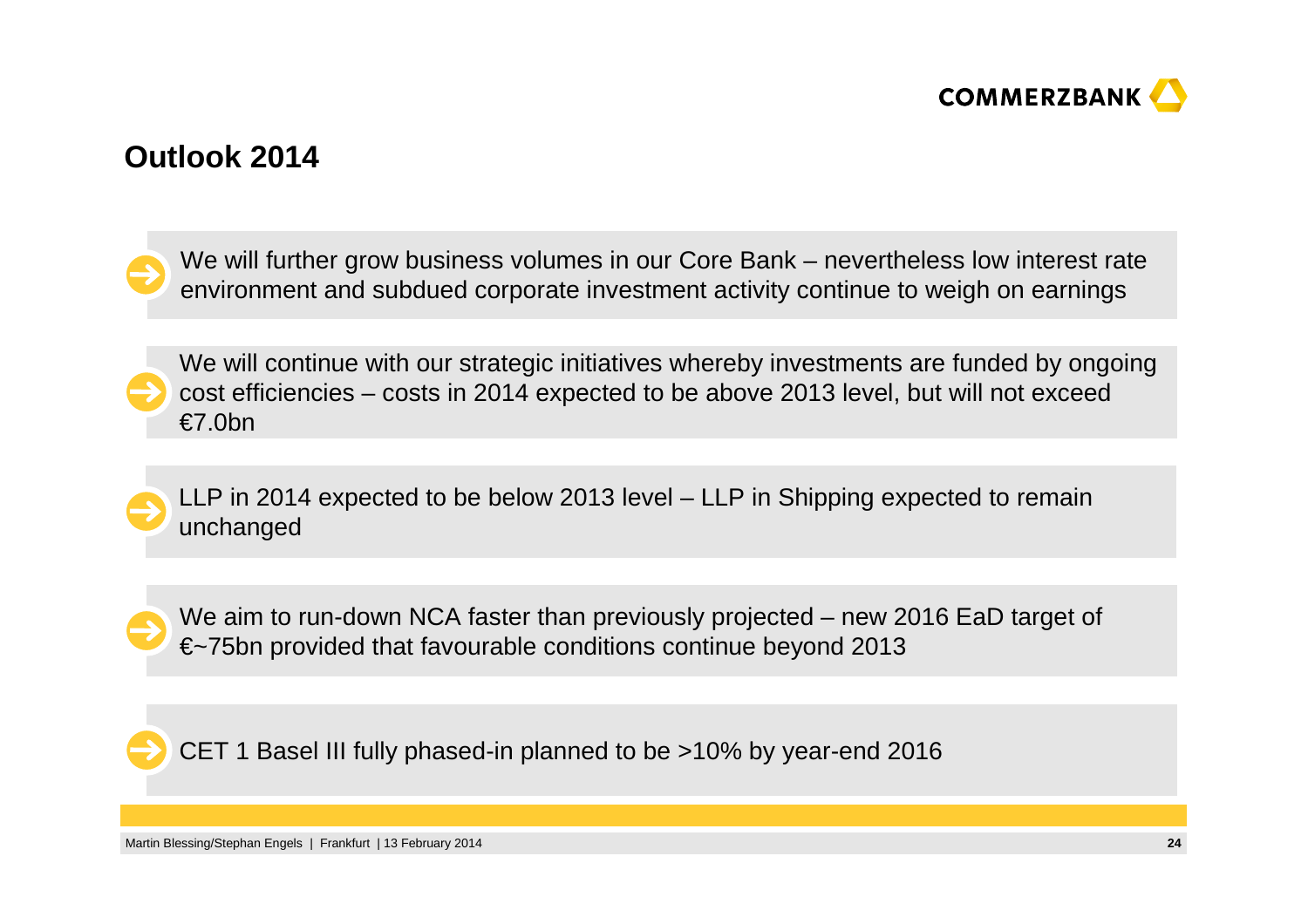

## **Agenda**

- 1.**Overview**
- 2.Financial Figures
- 3.**Segments**
- 4.Capital
- 5.Update Strategic Agenda and Outlook
- **6. Appendix**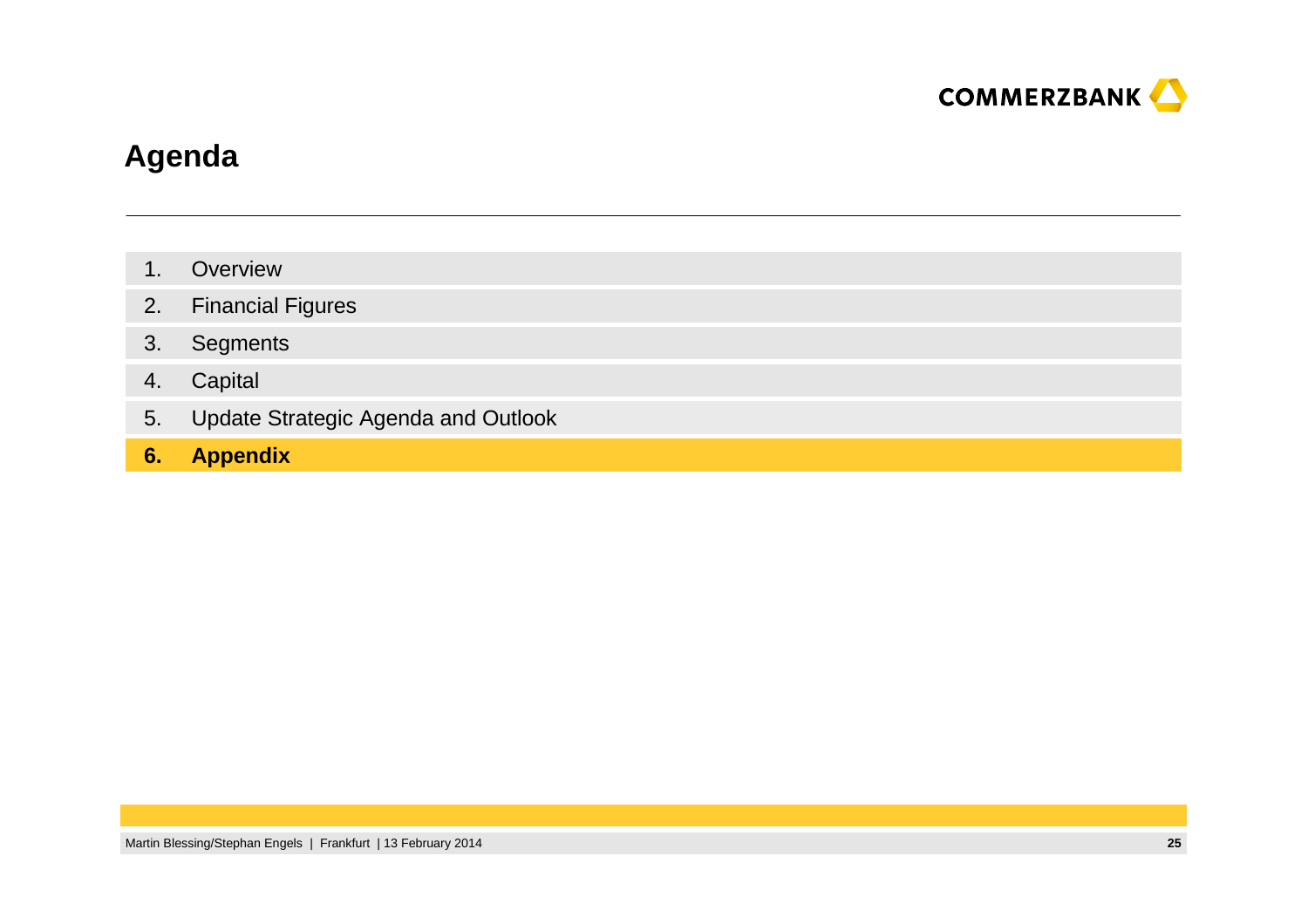

# **Commerzbank Group**

| in $\epsilon$ m                                                   | Q <sub>1</sub><br>2012 | Q2<br>2012               | Q3<br>2012               | Q4<br>2012 | <b>12M</b><br>2012 | Q <sub>1</sub><br>2013   | Q2<br>2013               | Q <sub>3</sub><br>2013 | Q4<br>2013     | <b>12M</b><br>2013       | % yoy   | % qoq                    |
|-------------------------------------------------------------------|------------------------|--------------------------|--------------------------|------------|--------------------|--------------------------|--------------------------|------------------------|----------------|--------------------------|---------|--------------------------|
| Net interest income                                               | 1,694                  | 1.784                    | 1.281                    | 1.728      | 6,487              | 1.356                    | 1.629                    | 1.483                  | 1.680          | 6.148                    | $-2.8$  | 13.3                     |
| Total net interest and net trading income                         | 1,851                  | 1,863                    | 1,501                    | 1,345      | 6,560              | 1,668                    | 1,614                    | 1,406                  | 1,378          | 6,066                    | 2.5     | $-2.0$                   |
| Provisions for loan losses                                        | $-212$                 | $-404$                   | $-430$                   | $-614$     | $-1.660$           | $-267$                   | $-537$                   | $-492$                 | $-451$         | $-1,747$                 | 26.5    | 8.3                      |
| Net interest income after provisions                              | 1,482                  | 1,380                    | 851                      | 1,114      | 4,827              | 1,089                    | 1,092                    | 991                    | 1,229          | 4,401                    | 10.3    | 24.0                     |
| Net commission income                                             | 865                    | 768                      | 852                      | 764        | 3,249              | 847                      | 808                      | 785                    | 775            | 3,215                    | 1.4     | $-1.3$                   |
| Net trading income and net income on hedge accounting             | 157                    | 79                       | 220                      | $-383$     | 73                 | 312                      | $-15$                    | $-77$                  | $-302$         | $-82$                    | 21.1    | >100                     |
| Net investment income                                             | $-176$                 | $-23$                    | 30                       | 250        | 81                 | -6                       | $-120$                   | 136                    | $\overline{7}$ | 17                       | $-97.2$ | $-94.9$                  |
| Current income on companies accounted for using the equity method | 11                     | $\overline{7}$           | 16                       | 12         | 46                 | 8                        | 11                       | 31                     | 10             | 60                       | $-16.7$ | $-67.7$                  |
| Other income                                                      | 21                     | $-43$                    | $-33$                    | $-22$      | $-77$              | $-62$                    | -5                       | $-80$                  | 58             | $-89$                    | >100    | >100                     |
| <b>Revenues before LLP</b>                                        | 2,572                  | 2,572                    | 2,366                    | 2,349      | 9,859              | 2,455                    | 2,308                    | 2,278                  | 2,228          | 9,269                    | $-5.2$  | $-2.2$                   |
| Revenues after LLP                                                | 2,360                  | 2,168                    | 1,936                    | 1,735      | 8,199              | 2,188                    | 1,771                    | 1,786                  | 1,777          | 7,522                    | 2.4     | $-0.5$                   |
| <b>Total expenses</b>                                             | 1,790                  | 1,732                    | 1,732                    | 1,775      | 7,029              | 1.724                    | 1.699                    | 1.686                  | 1.688          | 6,797                    | $-4.9$  | 0.1                      |
| Operating result                                                  | 570                    | 436                      | 204                      | $-40$      | 1,170              | 464                      | 72                       | 100                    | 89             | 725                      | >100    | $-11.0$                  |
| Impairments of goodwill and brand names                           | $\sim$                 | $\overline{\phantom{a}}$ | $\overline{\phantom{a}}$ | $\sim$     | $\sim$             | $\overline{\phantom{a}}$ |                          |                        |                | $\overline{\phantom{a}}$ |         | $\overline{\phantom{a}}$ |
| Restructuring expenses                                            | 34                     | 9                        |                          |            | 43                 | 493                      | $\overline{\phantom{a}}$ |                        |                | 493                      |         | $\overline{\phantom{a}}$ |
| Net gain or loss from sale of disposal groups                     |                        | $-86$                    | 3                        | $-185$     | $-268$             | $\sim$                   | $\overline{\phantom{a}}$ |                        |                | $\overline{\phantom{a}}$ | 100.0   | $\blacksquare$           |
| Pre-tax result                                                    | 536                    | 341                      | 207                      | $-225$     | 859                | $-29$                    | 72                       | 100                    | 89             | 232                      | >100    | $-11.0$                  |
|                                                                   |                        |                          |                          |            |                    |                          |                          |                        |                |                          |         |                          |
| Average capital employed                                          | 28,188                 | 29,094                   | 29,436                   | 29,038     | 28,939             | 28,596                   | 28,362                   | 28,557                 | 28,461         | 28,494                   | $-2.0$  | $-0.3$                   |
| RWA (End of Period)                                               | 222,941                | 210,150                  | 206,311                  | 208,135    | 208,135            | 209,796                  | 206,289                  | 197,287                | 190,588        | 190,588                  | $-8.4$  | $-3.4$                   |
| Cost/income ratio (%)                                             | 69.6%                  | 67.3%                    | 73.2%                    | 75.6%      | 71.3%              | 70.2%                    | 73.6%                    | 74.0%                  | 75.8%          | 73.3%                    |         |                          |
| Operating return on equity (%)                                    | 8.1%                   | 6.0%                     | 2.8%                     | $-0.6%$    | 4.0%               | 6.5%                     | 1.0%                     | 1.4%                   | 1.3%           | 2.5%                     |         |                          |
| Return on equity of pre-tax result (%)                            | 7.6%                   | 4.7%                     | 2.8%                     | $-3.1%$    | 3.0%               | $-0.4%$                  | 1.0%                     | 1.4%                   | 1.3%           | 0.8%                     |         |                          |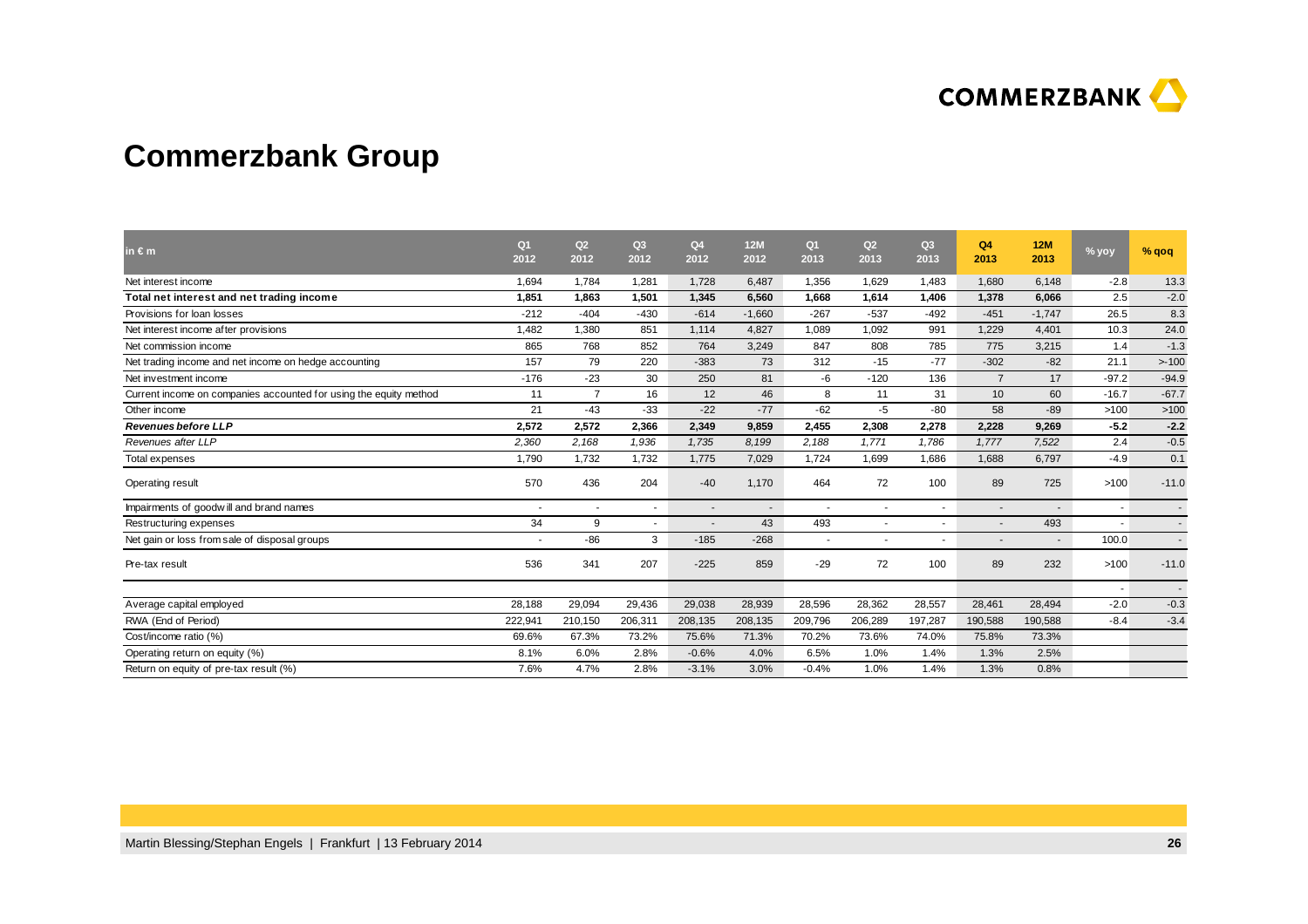

### **Core Bank**

| in $\epsilon$ m                                                   | Q <sub>1</sub><br>2012 | Q2<br>2012               | Q3<br>2012     | Q <sub>4</sub><br>2012   | <b>12M</b><br>2012       | Q <sub>1</sub><br>2013 | Q2<br>2013               | Q3<br>2013 | Q4<br>2013 | 12M<br>2013              | $%$ yoy | % qoq                    |
|-------------------------------------------------------------------|------------------------|--------------------------|----------------|--------------------------|--------------------------|------------------------|--------------------------|------------|------------|--------------------------|---------|--------------------------|
| Net interest income                                               | 1.474                  | 1,597                    | 1,155          | 1,520                    | 5.746                    | 1.186                  | 1.447                    | 1.424      | 1.569      | 5.626                    | 3.2     | 10.2                     |
| Total net interest and net trading income                         | 1,708                  | 1,568                    | 1,445          | 1,208                    | 5,929                    | 1,541                  | 1,409                    | 1,382      | 1,265      | 5,597                    | 4.7     | $-8.5$                   |
| Provisions for loan losses                                        | $-18$                  | $-116$                   | $-47$          | $-102$                   | $-283$                   | $-92$                  | $-190$                   | $-249$     | $-134$     | $-665$                   | $-31.4$ | 46.2                     |
| Net interest income after provisions                              | 1,456                  | 1,481                    | 1,108          | 1,418                    | 5,463                    | 1,094                  | 1,257                    | 1.175      | 1,435      | 4,961                    | 1.2     | 22.1                     |
| Net commission income                                             | 837                    | 750                      | 827            | 735                      | 3,149                    | 828                    | 789                      | 779        | 760        | 3,156                    | 3.4     | $-2.4$                   |
| Net trading income and net income on hedge accounting             | 234                    | $-29$                    | 290            | $-312$                   | 183                      | 355                    | $-38$                    | $-42$      | $-304$     | $-29$                    | 2.6     | >100                     |
| Net investment income                                             | 10                     | 20                       | 109            | 237                      | 376                      | $-14$                  | 37                       | 132        | 26         | 181                      | $-89.0$ | $-80.3$                  |
| Current income on companies accounted for using the equity method | 12                     | 6                        | 16             | 14                       | 48                       | 10                     | 11                       | 21         | 11         | 53                       | $-21.4$ | $-47.6$                  |
| Other income                                                      | $-7$                   | $-34$                    | $-27$          | $-11$                    | $-79$                    | $-82$                  | $\overline{7}$           | $-90$      | 87         | $-78$                    | >100    | >100                     |
| <b>Revenues before LLP</b>                                        | 2,560                  | 2,310                    | 2,370          | 2,183                    | 9,423                    | 2,283                  | 2,253                    | 2.224      | 2,149      | 8,909                    | $-1.6$  | $-3.4$                   |
| Revenues after LLP                                                | 2,542                  | 2,194                    | 2,323          | 2,081                    | 9,140                    | 2,191                  | 2,063                    | 1.975      | 2,015      | 8,244                    | $-3.2$  | 2.0                      |
| Total expenses                                                    | 1,680                  | 1,626                    | 1,642          | 1,673                    | 6,621                    | 1,641                  | 1,604                    | 1,604      | 1,597      | 6,446                    | $-4.5$  | $-0.4$                   |
| Operating result                                                  | 862                    | 568                      | 681            | 408                      | 2,519                    | 550                    | 459                      | 371        | 418        | 1,798                    | 2.5     | 12.7                     |
| Impairments of goodwill and brand names                           |                        | $\overline{\phantom{a}}$ | $\blacksquare$ | $\blacksquare$           | $\overline{\phantom{a}}$ | $\sim$                 | $\overline{\phantom{a}}$ |            |            | $\overline{\phantom{a}}$ |         |                          |
| Restructuring expenses                                            |                        |                          | $\blacksquare$ | $\overline{\phantom{a}}$ |                          | 493                    | -0                       |            |            | 493                      |         | $\overline{\phantom{a}}$ |
| Net gain or loss from sale of disposal groups                     |                        | $-86$                    | 3              | $-185$                   | $-268$                   | $\sim$                 | $\overline{\phantom{a}}$ |            |            | $\overline{\phantom{a}}$ | 100.0   | $\sim$                   |
| Pre-tax profit                                                    | 862                    | 482                      | 684            | 223                      | 2,251                    | 57                     | 459                      | 371        | 418        | 1,305                    | 87.4    | 12.7                     |
|                                                                   |                        |                          |                |                          |                          |                        |                          |            |            |                          |         |                          |
| Average capital employed                                          | 16,258                 | 17,925                   | 19,383         | 19,421                   | 17,558                   | 18,538                 | 18,711                   | 19,225     | 19,550     | 19,006                   | 0.7     | 1.7                      |
| RWA (End of Period)                                               | 146,894                | 138,107                  | 141,741        | 140,352                  | 140,352                  | 144,660                | 144,534                  | 140,875    | 137,004    | 137,004                  | $-2.4$  | $-2.7$                   |
| Cost/income ratio (%)                                             | 65.6%                  | 70.4%                    | 69.3%          | 76.6%                    | 70.3%                    | 71.9%                  | 71.2%                    | 72.1%      | 74.3%      | 72.4%                    |         |                          |
| Operating return on equity (%)                                    | 21.2%                  | 12.7%                    | 14.1%          | 8.4%                     | 14.3%                    | 11.9%                  | 9.8%                     | 7.7%       | 8.6%       | 9.5%                     |         |                          |
| Return on equity of pre-tax profit (%)                            | 21.2%                  | 10.8%                    | 14.1%          | 4.6%                     | 12.8%                    | 1.2%                   | 9.8%                     | 7.7%       | 8.6%       | 6.9%                     |         |                          |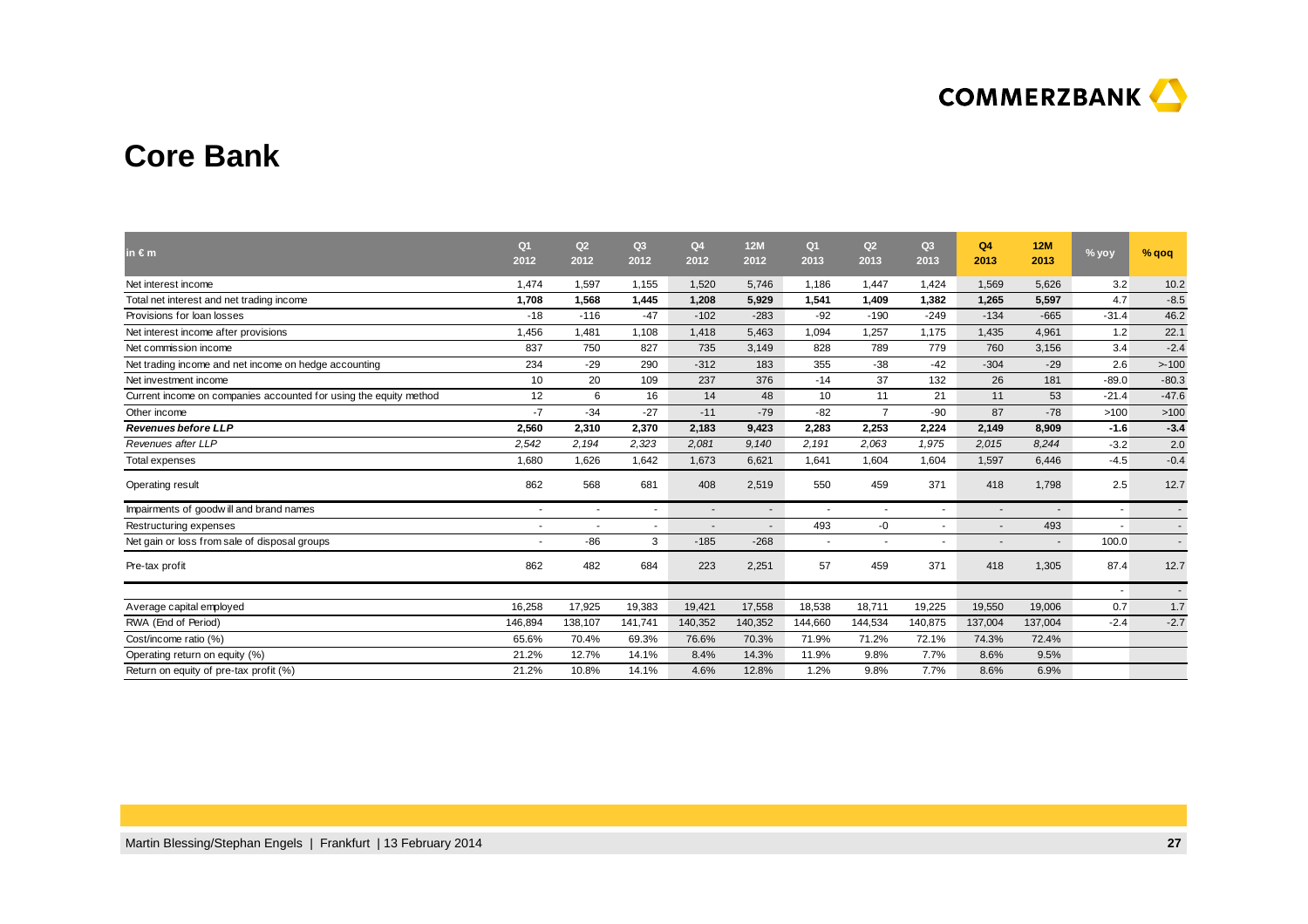

### **Private Customers**

| in $\epsilon$ m                                                   | Q <sub>1</sub><br>2012   | Q2<br>2012               | Q3<br>2012               | Q4<br>2012               | <b>12M</b><br>2012       | Q <sub>1</sub><br>2013   | Q <sub>2</sub><br>2013 | Q3<br>2013               | Q4<br>2013               | 12M<br>2013              | % yoy                    | % qoq                    |
|-------------------------------------------------------------------|--------------------------|--------------------------|--------------------------|--------------------------|--------------------------|--------------------------|------------------------|--------------------------|--------------------------|--------------------------|--------------------------|--------------------------|
| Net interest income                                               | 471                      | 449                      | 446                      | 460                      | 1,826                    | 430                      | 444                    | 451                      | 446                      | 1,771                    | $-3.0$                   | $-1.1$                   |
| Total net interest and net trading income                         | 472                      | 449                      | 447                      | 461                      | 1,829                    | 431                      | 444                    | 452                      | 446                      | 1,773                    | $-3.3$                   | $-1.3$                   |
| Provisions for loan losses                                        | -8                       | $-26$                    | $-45$                    | $-16$                    | $-95$                    | $-35$                    | $-27$                  | $-31$                    | $-15$                    | $-108$                   | 6.3                      | 51.6                     |
| Net interest income after provisions                              | 463                      | 423                      | 401                      | 444                      | 1,731                    | 395                      | 417                    | 420                      | 431                      | 1,663                    | $-2.9$                   | 2.6                      |
| Net commission income                                             | 416                      | 368                      | 408                      | 354                      | 1.546                    | 427                      | 390                    | 379                      | 365                      | 1,561                    | 3.1                      | $-3.7$                   |
| Net trading income and net income on hedge accounting             |                          | $\sim$                   |                          |                          | 3                        | -1                       | $\sim$                 | -1                       | $\overline{a}$           | 2                        | $-100.0$                 | $-100.0$                 |
| Net investment income                                             | $\overline{2}$           | $\overline{\phantom{a}}$ | -4                       | $-2$                     | -4                       | 5                        | 3                      | $\mathbf{1}$             | $-7$                     | 2                        | >100                     | $> -100$                 |
| Current income on companies accounted for using the equity method | $\overline{7}$           | 3                        | 6                        | 11                       | 27                       | 9                        | 6                      | 10                       | 8                        | 33                       | $-27.3$                  | $-20.0$                  |
| Other income                                                      | 8                        | $-19$                    | $-24$                    | $-21$                    | $-56$                    | $-14$                    | $-4$                   | $-17$                    | 16                       | $-19$                    | >100                     | >100                     |
| <b>Revenues before LLP</b>                                        | 905                      | 801                      | 833                      | 803                      | 3,342                    | 858                      | 839                    | 825                      | 828                      | 3,350                    | 3.1                      | 0.4                      |
| Revenues after LLP                                                | 897                      | 775                      | 788                      | 787                      | 3,247                    | 823                      | 812                    | 794                      | 813                      | 3,242                    | 3.3                      | 2.4                      |
| Total expenses                                                    | 760                      | 745                      | 753                      | 762                      | 3,020                    | 754                      | 758                    | 752                      | 753                      | 3,017                    | $-1.2$                   | 0.1                      |
| Operating result                                                  | 137                      | 30                       | 35                       | 25                       | 227                      | 69                       | 54                     | 42                       | 60                       | 225                      | >100                     | 42.9                     |
| Impairments of goodwill and brand names                           | $\overline{\phantom{a}}$ | $\sim$                   | $\overline{\phantom{a}}$ | $\overline{\phantom{a}}$ | $\overline{\phantom{a}}$ | $\overline{\phantom{a}}$ |                        | ۰                        | $\overline{\phantom{a}}$ | $\blacksquare$           | $\overline{\phantom{a}}$ | $\sim$                   |
| Restructuring expenses                                            |                          |                          | ٠                        |                          |                          |                          |                        |                          |                          |                          |                          |                          |
| Net gain or loss from sale of disposal groups                     | ٠                        | ٠                        | $\overline{\phantom{a}}$ | $\sim$                   | $\overline{\phantom{a}}$ | $\overline{\phantom{a}}$ |                        | $\overline{\phantom{a}}$ | $\blacksquare$           | $\overline{\phantom{a}}$ | $\overline{\phantom{a}}$ | $\overline{\phantom{a}}$ |
| Pre-tax result                                                    | 137                      | 30                       | 35                       | 25                       | 227                      | 69                       | 54                     | 42                       | 60                       | 225                      | >100                     | 42.9                     |
|                                                                   |                          |                          |                          |                          |                          |                          |                        |                          |                          |                          | ٠                        | $\sim$                   |
| Average capital employed                                          | 3,976                    | 3,880                    | 4,003                    | 3,819                    | 3,919                    | 4,002                    | 3,921                  | 3,979                    | 3,986                    | 3,972                    | 4.4                      | 0.2                      |
| RWA (End of Period)                                               | 28,149                   | 28,767                   | 27,733                   | 29,047                   | 29,047                   | 28,807                   | 28,975                 | 29,209                   | 27,213                   | 27.213                   | $-6.3$                   | $-6.8$                   |
| Cost/income ratio (%)                                             | 84.0%                    | 93.0%                    | 90.4%                    | 94.9%                    | 90.4%                    | 87.9%                    | 90.3%                  | 91.2%                    | 90.9%                    | 90.1%                    |                          |                          |
| Operating return on equity (%)                                    | 13.8%                    | 3.1%                     | 3.5%                     | 2.6%                     | 5.8%                     | 6.9%                     | 5.5%                   | 4.2%                     | 6.0%                     | 5.7%                     |                          |                          |
| Return on equity of pre-tax result (%)                            | 13.8%                    | 3.1%                     | 3.5%                     | 2.6%                     | 5.8%                     | 6.9%                     | 5.5%                   | 4.2%                     | 6.0%                     | 5.7%                     |                          |                          |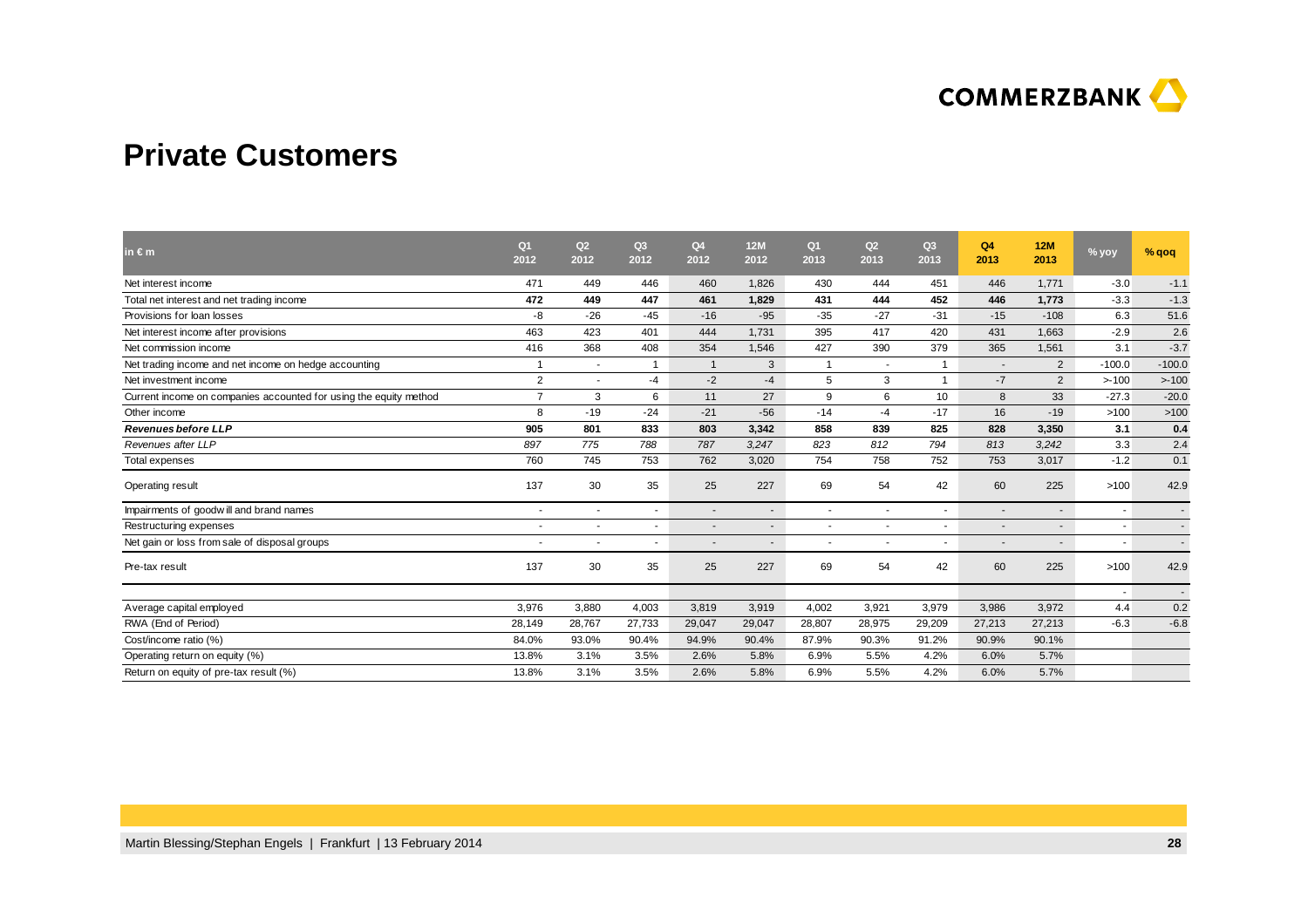

### **Mittelstandsbank**

| in $\epsilon$ m                                                   | Q <sub>1</sub><br>2012   | Q2<br>2012 | Q <sub>3</sub><br>2012   | Q4<br>2012               | <b>12M</b><br>2012 | Q <sub>1</sub><br>2013 | Q <sub>2</sub><br>2013   | Q3<br>2013 | Q4<br>2013 | <b>12M</b><br>2013       | % yoy                    | $%$ qoq                  |
|-------------------------------------------------------------------|--------------------------|------------|--------------------------|--------------------------|--------------------|------------------------|--------------------------|------------|------------|--------------------------|--------------------------|--------------------------|
| Net interest income                                               | 541                      | 486        | 467                      | 455                      | 1,949              | 456                    | 432                      | 424        | 418        | 1,730                    | $-8.1$                   | $-1.4$                   |
| Total net interest and net trading income                         | 529                      | 487        | 454                      | 458                      | 1,928              | 457                    | 405                      | 457        | 440        | 1,759                    | $-3.9$                   | $-3.7$                   |
| Provisions for loan losses                                        | 35                       | $-32$      | 9                        | $-42$                    | $-30$              | $-78$                  | $-147$                   | $-106$     | $-139$     | $-470$                   | >100                     | $-31.1$                  |
| Net interest income after provisions                              | 576                      | 454        | 476                      | 413                      | 1,919              | 378                    | 285                      | 318        | 279        | 1,260                    | $-32.4$                  | $-12.3$                  |
| Net commission income                                             | 271                      | 272        | 259                      | 261                      | 1,063              | 280                    | 272                      | 263        | 250        | 1,065                    | $-4.2$                   | $-4.9$                   |
| Net trading income and net income on hedge accounting             | $-12$                    |            | $-13$                    | 3                        | $-21$              | -1                     | $-27$                    | 33         | 22         | 29                       | >100                     | $-33.3$                  |
| Net investment income                                             | $-1$                     | -6         | ٠                        | 38                       | 31                 | $-12$                  | -9                       | 63         | 12         | 54                       | $-68.4$                  | $-81.0$                  |
| Current income on companies accounted for using the equity method | $\overline{\phantom{a}}$ | $\sim$     | 3                        | 3                        | 6                  |                        | $\overline{1}$           | 6          |            | 8                        | $-66.7$                  | $-83.3$                  |
| Other income                                                      | -8                       | $-9$       | $-3$                     | 6                        | $-14$              | $\overline{2}$         | 26                       | $-1$       |            | 28                       | $-83.3$                  | >100                     |
| <b>Revenues before LLP</b>                                        | 791                      | 744        | 713                      | 766                      | 3,014              | 727                    | 695                      | 788        | 704        | 2,914                    | $-8.1$                   | $-10.7$                  |
| Revenues after LLP                                                | 826                      | 712        | 722                      | 724                      | 2,984              | 649                    | 548                      | 682        | 565        | 2,444                    | $-22.0$                  | $-17.2$                  |
| Total expenses                                                    | 339                      | 327        | 329                      | 347                      | 1,342              | 324                    | 333                      | 335        | 345        | 1,337                    | $-0.6$                   | 3.0                      |
| Operating result                                                  | 487                      | 385        | 393                      | 377                      | 1,642              | 325                    | 215                      | 347        | 220        | 1,107                    | $-41.6$                  | $-36.6$                  |
| Impairments of goodwill and brand names                           | $\overline{\phantom{a}}$ | $\sim$     | $\overline{\phantom{a}}$ | $\overline{\phantom{a}}$ | $\sim$             |                        | $\overline{\phantom{a}}$ | ۰          |            | $\overline{\phantom{a}}$ | $\overline{\phantom{a}}$ |                          |
| Restructuring expenses                                            |                          | ٠          |                          |                          |                    |                        |                          |            |            |                          |                          |                          |
| Net gain or loss from sale of disposal groups                     | $\overline{\phantom{a}}$ | $\sim$     | ٠                        | $\overline{\phantom{a}}$ |                    |                        | $\blacksquare$           | ٠          |            |                          | $\overline{\phantom{a}}$ |                          |
| Pre-tax result                                                    | 487                      | 385        | 393                      | 377                      | 1,642              | 325                    | 215                      | 347        | 220        | 1,107                    | $-41.6$                  | $-36.6$                  |
|                                                                   |                          |            |                          |                          |                    |                        |                          |            |            |                          | ٠                        | $\overline{\phantom{a}}$ |
| Average capital employed                                          | 5,974                    | 5,707      | 5,766                    | 5,637                    | 5,771              | 5,829                  | 5,903                    | 6,065      | 6,165      | 5,990                    | 9.4                      | 1.7                      |
| RWA (End of Period)                                               | 53,971                   | 53,191     | 53,516                   | 53,814                   | 53,814             | 55,364                 | 56,802                   | 57,354     | 57,746     | 57,746                   | 7.3                      | 0.7                      |
| Cost/income ratio (%)                                             | 42.9%                    | 44.0%      | 46.1%                    | 45.3%                    | 44.5%              | 44.6%                  | 47.9%                    | 42.5%      | 49.0%      | 45.9%                    |                          |                          |
| Operating return on equity (%)                                    | 32.6%                    | 27.0%      | 27.3%                    | 26.7%                    | 28.5%              | 22.3%                  | 14.6%                    | 22.9%      | 14.3%      | 18.5%                    |                          |                          |
| Return on equity of pre-tax result (%)                            | 32.6%                    | 27.0%      | 27.3%                    | 26.7%                    | 28.5%              | 22.3%                  | 14.6%                    | 22.9%      | 14.3%      | 18.5%                    |                          |                          |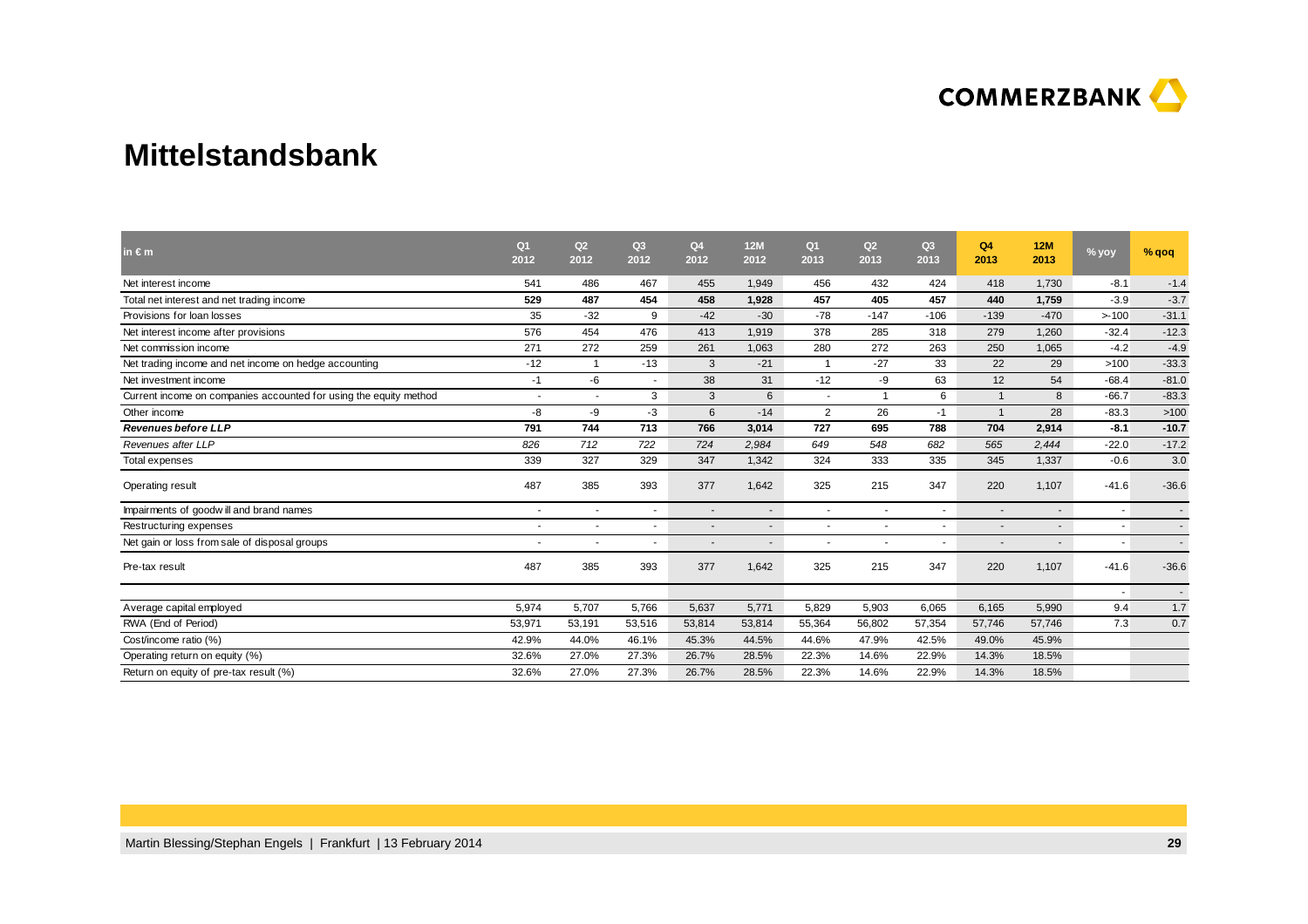

# **Central & Eastern Europe**

| in $\epsilon$ m                                                   | Q <sub>1</sub><br>2012   | Q <sub>2</sub><br>2012   | Q3<br>2012               | Q4<br>2012               | <b>12M</b><br>2012       | Q <sub>1</sub><br>2013   | Q <sub>2</sub><br>2013   | Q3<br>2013 | Q4<br>2013     | 12M<br>2013              | % yoy                    | % qoq   |
|-------------------------------------------------------------------|--------------------------|--------------------------|--------------------------|--------------------------|--------------------------|--------------------------|--------------------------|------------|----------------|--------------------------|--------------------------|---------|
| Net interest income                                               | 124                      | 126                      | 129                      | 129                      | 508                      | 103                      | 98                       | 111        | 117            | 429                      | $-9.3$                   | 5.4     |
| Total net interest and net trading income                         | 158                      | 149                      | 144                      | 134                      | 585                      | 126                      | 126                      | 144        | 142            | 538                      | 6.0                      | $-1.4$  |
| Provisions for loan losses                                        | $-18$                    | $-35$                    | $-28$                    | $-24$                    | $-105$                   | -6                       | $-36$                    | $-41$      | $-36$          | $-119$                   | $-50.0$                  | 12.2    |
| Net interest income after provisions                              | 106                      | 91                       | 101                      | 105                      | 403                      | 97                       | 62                       | 70         | 81             | 310                      | $-22.9$                  | 15.7    |
| Net commission income                                             | 50                       | 47                       | 47                       | 44                       | 188                      | 47                       | 53                       | 50         | 56             | 206                      | 27.3                     | 12.0    |
| Net trading income and net income on hedge accounting             | 34                       | 23                       | 15                       | 5                        | 77                       | 23                       | 28                       | 33         | 25             | 109                      | >100                     | $-24.2$ |
| Net investment income                                             | $\overline{1}$           | 5                        | $\overline{2}$           | $\mathbf{1}$             | 9                        |                          | 9                        | 4          | 6              | 19                       | >100                     | 50.0    |
| Current income on companies accounted for using the equity method | $\overline{\phantom{a}}$ | $\overline{\phantom{a}}$ | $\overline{\phantom{a}}$ | $\overline{\phantom{a}}$ | $\overline{\phantom{a}}$ | $\overline{\phantom{a}}$ | $\overline{\phantom{a}}$ |            | $\blacksquare$ | $\overline{\phantom{a}}$ | $\overline{\phantom{a}}$ | $\sim$  |
| Other income                                                      | 11                       | 9                        | 8                        | 8                        | 36                       | 11                       | 6                        | 11         | 11             | 39                       | 37.5                     | ٠.      |
| <b>Revenues before LLP</b>                                        | 220                      | 210                      | 201                      | 187                      | 818                      | 184                      | 194                      | 209        | 215            | 802                      | 15.0                     | 2.9     |
| Revenues after LLP                                                | 202                      | 175                      | 173                      | 163                      | 713                      | 178                      | 158                      | 168        | 179            | 683                      | 9.8                      | 6.5     |
| Total expenses                                                    | 115                      | 116                      | 121                      | 121                      | 473                      | 103                      | 106                      | 105        | 115            | 429                      | $-5.0$                   | 9.5     |
| Operating result                                                  | 87                       | 59                       | 52                       | 42                       | 240                      | 75                       | 52                       | 63         | 64             | 254                      | 52.4                     | 1.6     |
| Impairments of goodwill and brand names                           | $\overline{\phantom{a}}$ | $\sim$                   | $\overline{\phantom{a}}$ | $\overline{\phantom{a}}$ | $\overline{\phantom{a}}$ | $\overline{\phantom{a}}$ | $\overline{\phantom{a}}$ |            | $\blacksquare$ | $\overline{\phantom{a}}$ | $\overline{\phantom{a}}$ | $\sim$  |
| Restructuring expenses                                            |                          |                          | ۰                        |                          |                          |                          |                          |            |                | ٠                        |                          | $\sim$  |
| Net gain or loss from sale of disposal groups                     | $\overline{\phantom{a}}$ | $-86$                    | 3                        | $-185$                   | $-268$                   | $\overline{\phantom{a}}$ | $\overline{\phantom{a}}$ |            | $\blacksquare$ | ٠                        | 100.0                    | $\sim$  |
| Pre-tax result                                                    | 87                       | $-27$                    | 55                       | $-143$                   | $-28$                    | 75                       | 52                       | 63         | 64             | 254                      | >100                     | 1.6     |
|                                                                   |                          |                          |                          |                          |                          |                          |                          |            |                |                          |                          | $\sim$  |
| Average capital employed                                          | 1,893                    | 1,885                    | 1,601                    | 1,673                    | 1,763                    | 1,717                    | 1,659                    | 1,642      | 1,598          | 1,654                    | $-4.5$                   | $-2.7$  |
| RWA (End of Period)                                               | 16,711                   | 15,971                   | 15,654                   | 15,279                   | 15,279                   | 14,548                   | 14,206                   | 14,091     | 13,677         | 13,677                   | $-10.5$                  | $-2.9$  |
| Cost/income ratio (%)                                             | 52.3%                    | 55.2%                    | 60.2%                    | 64.7%                    | 57.8%                    | 56.0%                    | 54.6%                    | 50.2%      | 53.5%          | 53.5%                    |                          |         |
| Operating return on equity (%)                                    | 18.4%                    | 12.5%                    | 13.0%                    | 10.0%                    | 13.6%                    | 17.5%                    | 12.5%                    | 15.3%      | 16.0%          | 15.4%                    |                          |         |
| Return on equity of pre-tax result (%)                            | 18.4%                    | $-5.7%$                  | 13.7%                    | $-34.2%$                 | $-1.6%$                  | 17.5%                    | 12.5%                    | 15.3%      | 16.0%          | 15.4%                    |                          |         |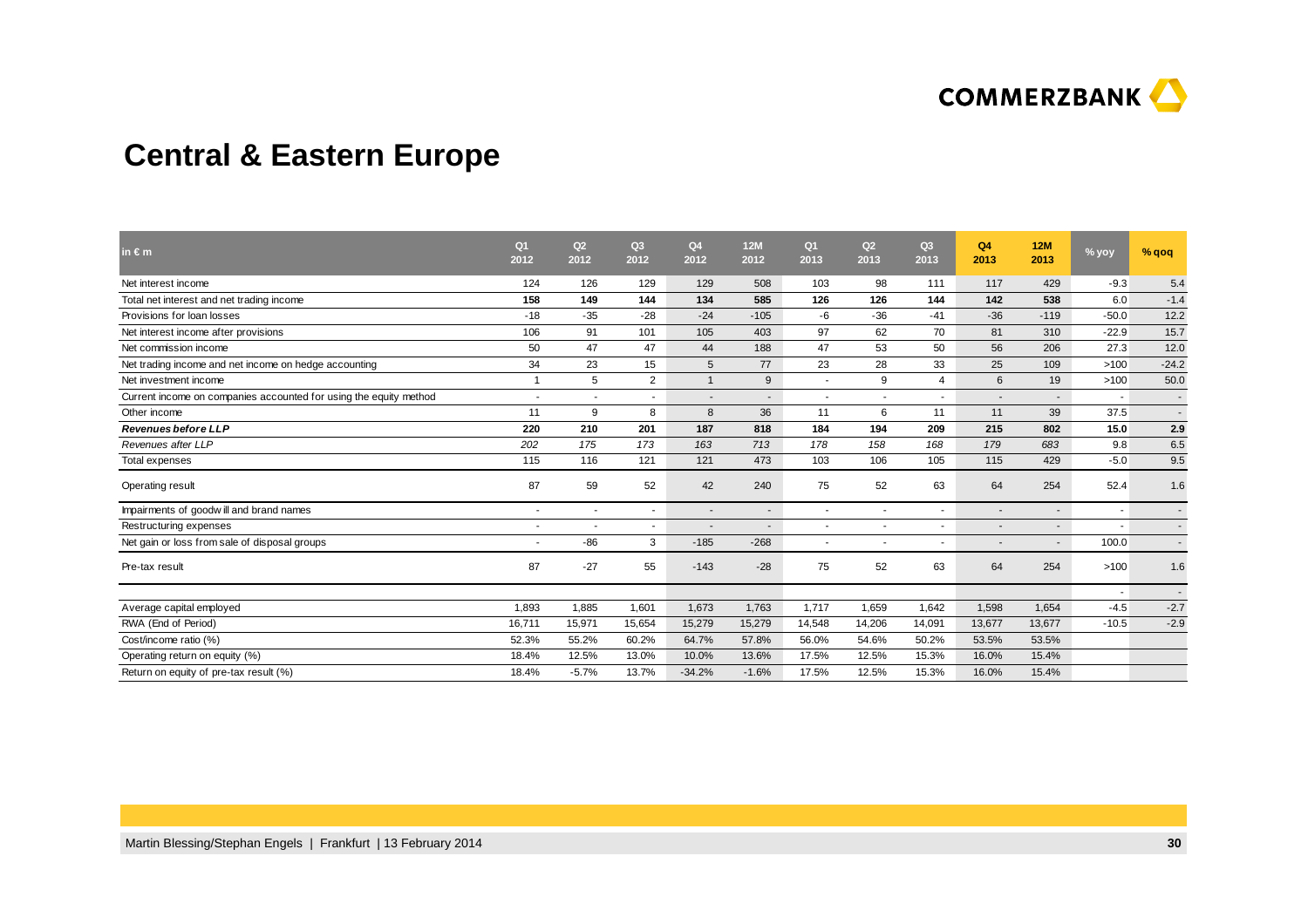

# **Corporates & Markets**

| in $\epsilon$ m                                                   | Q <sub>1</sub><br>2012 | Q2<br>2012               | Q3<br>2012               | Q4<br>2012               | <b>12M</b><br>2012 | Q <sub>1</sub><br>2013   | Q2<br>2013               | Q3<br>2013 | Q4<br>2013     | 12M<br>2013              | % yoy                    | $%$ qoq                  |
|-------------------------------------------------------------------|------------------------|--------------------------|--------------------------|--------------------------|--------------------|--------------------------|--------------------------|------------|----------------|--------------------------|--------------------------|--------------------------|
| Net interest income                                               | 296                    | 537                      | $-23$                    | 441                      | 1,251              | 197                      | 554                      | 382        | 685            | 1.818                    | 55.3                     | 79.3                     |
| Total net interest and net trading income                         | 294                    | 311                      | 290                      | 132                      | 1,027              | 504                      | 415                      | 299        | 346            | 1,564                    | >100                     | 15.7                     |
| Provisions for loan losses                                        | $-27$                  | $-23$                    | 17                       | $-19$                    | $-52$              | 26                       | 19                       | $-43$      | 55             | 57                       | >100                     | >100                     |
| Net interest income after provisions                              | 269                    | 514                      | -6                       | 422                      | 1,199              | 223                      | 573                      | 339        | 740            | 1,875                    | 75.4                     | >100                     |
| Net commission income                                             | 104                    | 73                       | 115                      | 87                       | 379                | 82                       | 94                       | 92         | 99             | 367                      | 13.8                     | 7.6                      |
| Net trading income and net income on hedge accounting             | $-2$                   | $-226$                   | 313                      | $-309$                   | $-224$             | 307                      | $-139$                   | $-83$      | $-339$         | $-254$                   | $-9.7$                   | >100                     |
| Net investment income                                             | 3                      | 1                        | 121                      | 83                       | 208                | -6                       | 18                       | 63         | $-3$           | 72                       | >100                     | >100                     |
| Current income on companies accounted for using the equity method | 6                      | 3                        | 3                        | $\overline{\phantom{a}}$ | 12                 | 2                        | 6                        | 2          | $\overline{2}$ | 12                       | $\sim$                   | $\overline{\phantom{a}}$ |
| Other income                                                      | -8                     | 3                        | $-30$                    | 10                       | $-25$              | $\overline{2}$           | 36                       | 5          | 22             | 65                       | >100                     | >100                     |
| <b>Revenues before LLP</b>                                        | 399                    | 391                      | 499                      | 312                      | 1,601              | 584                      | 569                      | 461        | 466            | 2,080                    | 49.4                     | 1.1                      |
| Revenues after LLP                                                | 372                    | 368                      | 516                      | 293                      | 1,549              | 610                      | 588                      | 418        | 521            | 2,137                    | 77.8                     | 24.6                     |
| Total expenses                                                    | 341                    | 319                      | 324                      | 363                      | 1,347              | 338                      | 334                      | 332        | 355            | 1,359                    | $-2.2$                   | 6.9                      |
| Operating result                                                  | 31                     | 49                       | 192                      | $-70$                    | 202                | 272                      | 254                      | 86         | 166            | 778                      | >100                     | 93.0                     |
| Impairments of goodwill and brand names                           | ×                      | $\sim$                   | $\sim$                   |                          |                    |                          | $\overline{a}$           |            |                |                          | ۰                        | $\overline{\phantom{a}}$ |
| Restructuring expenses                                            |                        | $\overline{\phantom{a}}$ | $\sim$                   |                          |                    |                          | $\overline{\phantom{a}}$ |            |                |                          |                          | $\overline{\phantom{a}}$ |
| Net gain or loss from sale of disposal groups                     | ٠                      | $\sim$                   | $\overline{\phantom{a}}$ |                          | ۰                  | $\overline{\phantom{a}}$ | $\overline{\phantom{a}}$ | ٠          | ٠              | $\overline{\phantom{a}}$ | $\overline{\phantom{a}}$ | $\overline{\phantom{a}}$ |
| Pre-tax result                                                    | 31                     | 49                       | 192                      | $-70$                    | 202                | 272                      | 254                      | 86         | 166            | 778                      | >100                     | 93.0                     |
|                                                                   |                        |                          |                          |                          |                    |                          |                          |            |                |                          |                          | $\overline{\phantom{a}}$ |
| Average capital employed                                          | 3,244                  | 3,233                    | 3,081                    | 3,285                    | 3,211              | 3,254                    | 3,286                    | 2,823      | 2,887          | 3,063                    | $-12.1$                  | 2.3                      |
| RWA (End of Period)                                               | 32,310                 | 26,129                   | 29,891                   | 29,776                   | 29,776             | 33,908                   | 31,667                   | 28,091     | 27,676         | 27,676                   | $-7.1$                   | $-1.5$                   |
| Cost/income ratio (%)                                             | 85.5%                  | 81.6%                    | 64.9%                    | 116.3%                   | 84.1%              | 57.9%                    | 58.7%                    | 72.0%      | 76.2%          | 65.3%                    |                          |                          |
| Operating return on equity (%)                                    | 3.8%                   | 6.1%                     | 24.9%                    | $-8.5%$                  | 6.3%               | 33.4%                    | 30.9%                    | 12.2%      | 23.0%          | 25.4%                    |                          |                          |
| Return on equity of pre-tax result (%)                            | 3.8%                   | 6.1%                     | 24.9%                    | $-8.5%$                  | 6.3%               | 33.4%                    | 30.9%                    | 12.2%      | 23.0%          | 25.4%                    |                          |                          |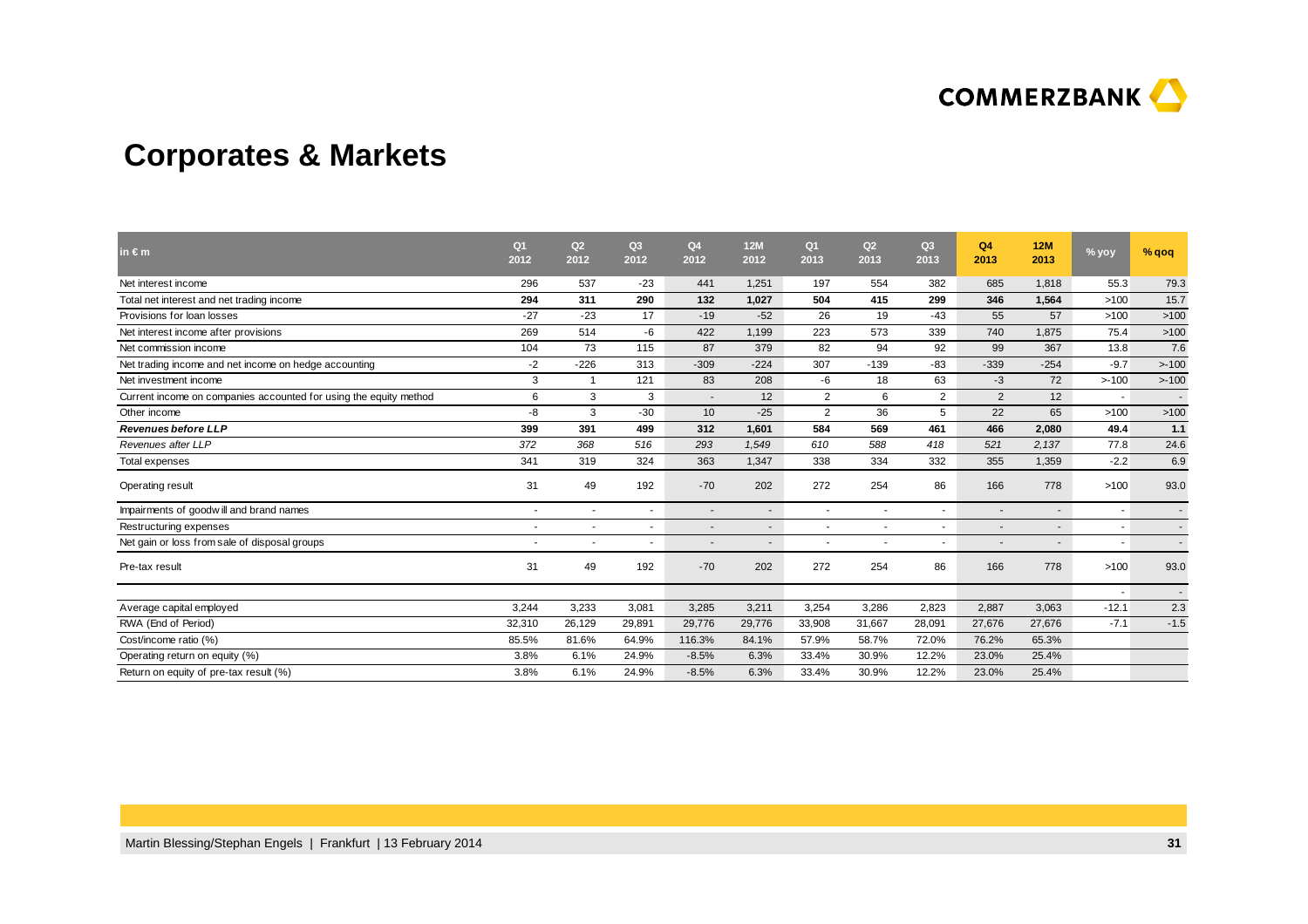

### **Non-Core Assets**

| in $\epsilon$ m                                                   | Q <sub>1</sub><br>2012   | Q2<br>2012               | Q <sub>3</sub><br>2012   | Q4<br>2012     | 12M<br>2012              | Q <sub>1</sub><br>2013 | Q2<br>2013               | Q3<br>2013 | Q4<br>2013     | 12M<br>2013    | % yoy                    | % $q$ oq                 |
|-------------------------------------------------------------------|--------------------------|--------------------------|--------------------------|----------------|--------------------------|------------------------|--------------------------|------------|----------------|----------------|--------------------------|--------------------------|
| Net interest income                                               | 184                      | 157                      | 126                      | 208            | 675                      | 170                    | 182                      | 59         | 111            | 522            | $-46.6$                  | 88.1                     |
| Total net interest and net trading income                         | $-31$                    | 281                      | 56                       | 137            | 443                      | 127                    | 205                      | 24         | 113            | 469            | $-17.5$                  | >100                     |
| Provisions for loan losses                                        | $-178$                   | $-301$                   | $-383$                   | $-512$         | $-1,374$                 | $-175$                 | $-347$                   | $-243$     | $-317$         | $-1,082$       | 38.1                     | $-30.5$                  |
| Net interest income after provisions                              | 6                        | $-144$                   | $-257$                   | $-304$         | $-699$                   | -5                     | $-165$                   | $-184$     | $-206$         | $-560$         | 32.2                     | $-12.0$                  |
| Net commission income                                             | 28                       | 18                       | 25                       | 29             | 100                      | 19                     | 19                       | 6          | 15             | 59             | $-48.3$                  | >100                     |
| Net trading income and net income on hedge accounting             | $-215$                   | 124                      | $-70$                    | $-71$          | $-232$                   | $-43$                  | 23                       | $-35$      | 2              | $-53$          | >100                     | >100                     |
| Net investment income                                             | $-203$                   | $-54$                    | $-79$                    | 13             | $-323$                   | 8                      | $-157$                   | 4          | $-19$          | $-164$         | >100                     | >100                     |
| Current income on companies accounted for using the equity method | $-1$                     | $\mathbf{1}$             | $\sim$                   | $-2$           | $-2$                     | -2                     | $\sim$                   | 10         | $-1$           | $\overline{7}$ | 50.0                     | >100                     |
| Other income                                                      | 27                       | -8                       | -6                       | $-11$          | $\overline{2}$           | 20                     | $-12$                    | 10         | $-29$          | $-11$          | >100                     | >100                     |
| <b>Revenues before LLP</b>                                        | $-180$                   | 238                      | -4                       | 166            | 220                      | 172                    | 55                       | 54         | 79             | 360            | $-52.4$                  | 46.3                     |
| Revenues after LLP                                                | $-358$                   | $-63$                    | $-387$                   | $-346$         | $-1,154$                 | $-3$                   | $-292$                   | $-189$     | $-238$         | $-722$         | 31.2                     | $-25.9$                  |
| Total expenses                                                    | 98                       | 89                       | 90                       | 102            | 379                      | 83                     | 95                       | 82         | 91             | 351            | $-10.8$                  | 11.0                     |
| Operating result                                                  | $-456$                   | $-152$                   | $-477$                   | $-448$         | $-1,533$                 | $-86$                  | $-387$                   | $-271$     | $-329$         | $-1,073$       | 26.6                     | $-21.4$                  |
| Impairments of goodwill and brand names                           |                          | $\overline{\phantom{a}}$ | $\overline{\phantom{a}}$ | $\blacksquare$ | $\overline{\phantom{a}}$ | ٠                      | $\overline{\phantom{a}}$ |            |                |                |                          |                          |
| Restructuring expenses                                            | 34                       | 9                        | $\overline{\phantom{a}}$ | $\blacksquare$ | 43                       | ٠                      | $\overline{\phantom{a}}$ |            | $\blacksquare$ | $\sim$         | $\overline{\phantom{a}}$ | $\overline{\phantom{a}}$ |
| Net gain or loss from sale of disposal groups                     | $\overline{\phantom{a}}$ | $\overline{\phantom{a}}$ | $\overline{\phantom{a}}$ |                | $\blacksquare$           | ٠                      |                          |            |                | $\sim$         | $\overline{\phantom{a}}$ | $\blacksquare$           |
| Pre-tax result                                                    | $-490$                   | $-161$                   | $-477$                   | $-448$         | $-1,576$                 | $-86$                  | $-387$                   | $-271$     | $-329$         | $-1,073$       | 26.6                     | $-21.4$                  |
|                                                                   |                          |                          |                          |                |                          |                        |                          |            |                |                |                          | $\overline{\phantom{a}}$ |
| Average capital employed                                          | 10.226                   | 10,118                   | 10,053                   | 9,617          | 10,003                   | 10,058                 | 9,651                    | 9,332      | 8,911          | 9.488          | $-7.3$                   | $-4.5$                   |
| RWA (End of Period)                                               | 66,543                   | 63,069                   | 64,570                   | 67,782         | 67,782                   | 65,135                 | 61,755                   | 56,413     | 53,584         | 53,584         | $-20.9$                  | $-5.0$                   |
| Cost/income ratio (%)                                             | n/a                      | 37.4%                    | n/a                      | 61.4%          | 172.3%                   | 48.3%                  | 172.7%                   | 151.9%     | 115.2%         | 97.5%          |                          |                          |
| Operating return on equity (%)                                    | $-17.8%$                 | $-6.0%$                  | $-19.0%$                 | $-18.6%$       | $-15.3%$                 | $-3.4%$                | $-16.0%$                 | $-11.6%$   | $-14.8%$       | $-11.3%$       |                          |                          |
| Return on equity of pre-tax result (%)                            | $-19.2%$                 | $-6.4%$                  | $-19.0%$                 | $-18.6%$       | $-15.8%$                 | $-3.4%$                | $-16.0%$                 | $-11.6%$   | $-14.8%$       | $-11.3%$       |                          |                          |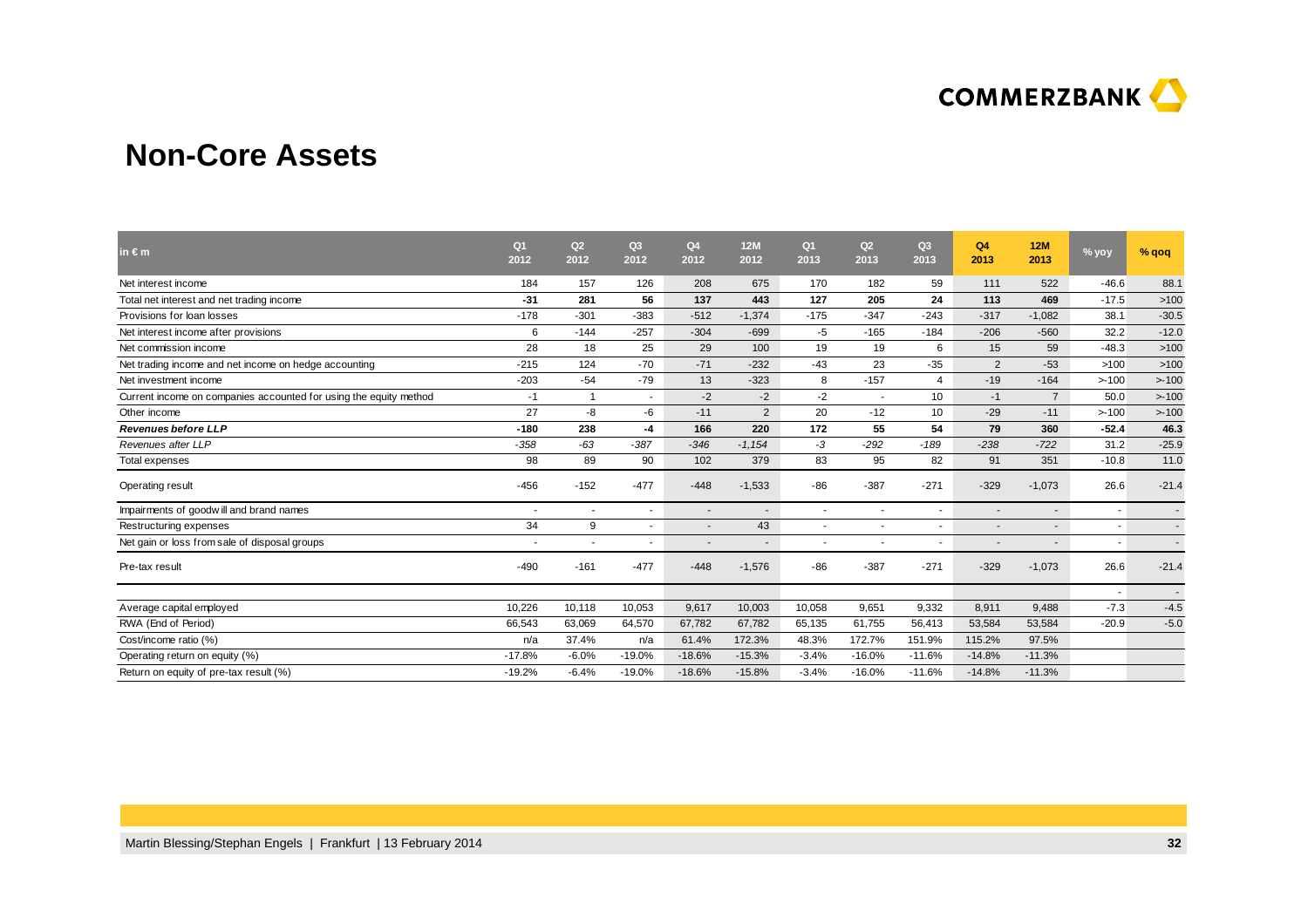

### **For more information, please contact:**

**Simon Steiner** Head of Media Relations Financials & GroupT: +49 69 136-46646M: simon.steiner@commerzbank.com

**Nils Happich** T: +49 69 136-44986M: nilshendrik.happich@commerzbank.com M: karsten.swoboda@commerzbank.com

**Karsten Swoboda**T: +49 69 136-22339 **Kathrin Wetzel**T: +49 69 136-44011

M: kathrin.wetzel@commerzbank.com